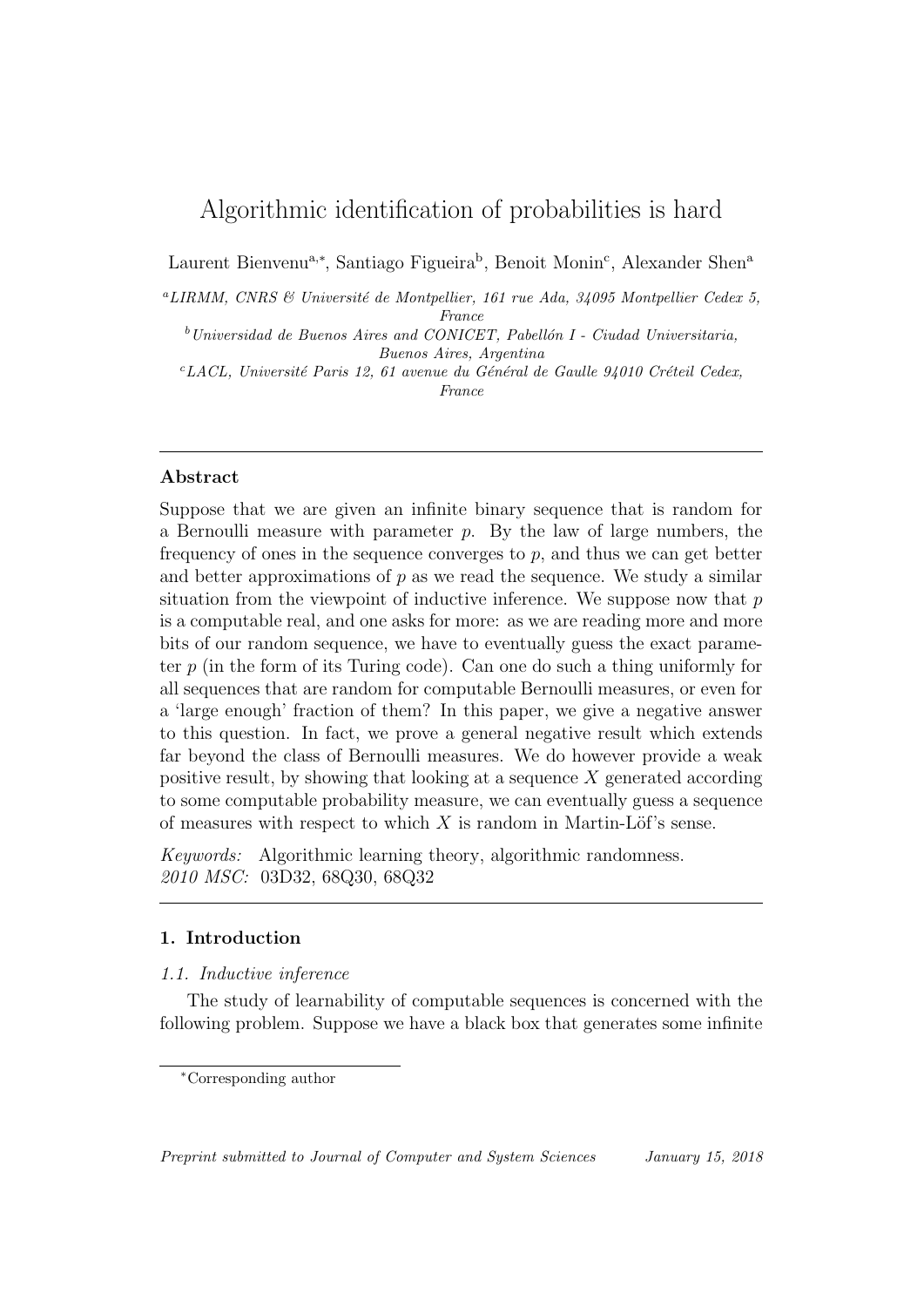computable sequence of bits  $X = X(0)X(1)X(2), \ldots$  We do not know the program running in the box, and want to guess it by looking at finite prefixes

$$
X\mathord{\restriction} n=X(0)\ldots X(n-1)
$$

for increasing values of  $n$ . There could be different programs that produce the same sequence, and it is enough to guess one of them (since there is no way to distinguish between them by just looking at the output bits). The more bits we see, the more information we have about the sequence. For example, it is hard to say something about a sequence seeing only that its first bit is a 1, but looking at the prefix

# 110010010000111111011010101000

one may observe that this is a prefix of the binary expansion of  $\pi$ , and guess that the machine inside the box does exactly that (though the machine may as well produce the binary expansion of, say, 47627751/15160384).

The hope is that, as we gain access to more and more bits, we will *even*tually figure out how the sequence X is generated. More precisely, we hope to have a total computable function  $\mathfrak A$  from strings to integers such that for every computable  $X$ , the sequence

$$
\mathfrak{A}(X\upharpoonright 1),\,\mathfrak{A}(X\upharpoonright 2),\,\mathfrak{A}(X\upharpoonright 3),\ldots
$$

converges to a program ( $=$  index of a computable function) that computes X. This is referred to as identification in the limit, and can be understood in (at least) two ways. Indeed, assuming that we have a fixed effective enumeration  $(\varphi_e)_{e \in \mathbb{N}}$  of partial computable functions from  $\mathbb N$  to  $\{0,1\}$ , we can define two kinds of success for an algorithm  $\mathfrak A$  on a computable sequence X:

- Strong success: the sequence  $e_n = \mathfrak{A}(X \mid n)$  converges to a single value e such that  $\varphi_e = X$  (i.e.,  $\varphi_e(k) = X(k)$  for all k).
- Weak success: the sequence  $e_n = \mathfrak{A}(X \restriction n)$  does not necessarily converge, but  $\varphi_{e_n} = X$  for all sufficiently large *n*.

Here we assume that  $\mathfrak{A}(X\upharpoonright n)$  is defined for all n or at least for all sufficiently large n.

The strong type of success is often referred to as *explanatory* (EX), see, e.g., Definition VII.5.25 in [7, p. 116]. The second type is referred (see Definition VII.5.44, p. 131 in the same book) as *behaviorally correct* (BC). Note that it is obvious from the definition that strong success implies weak success.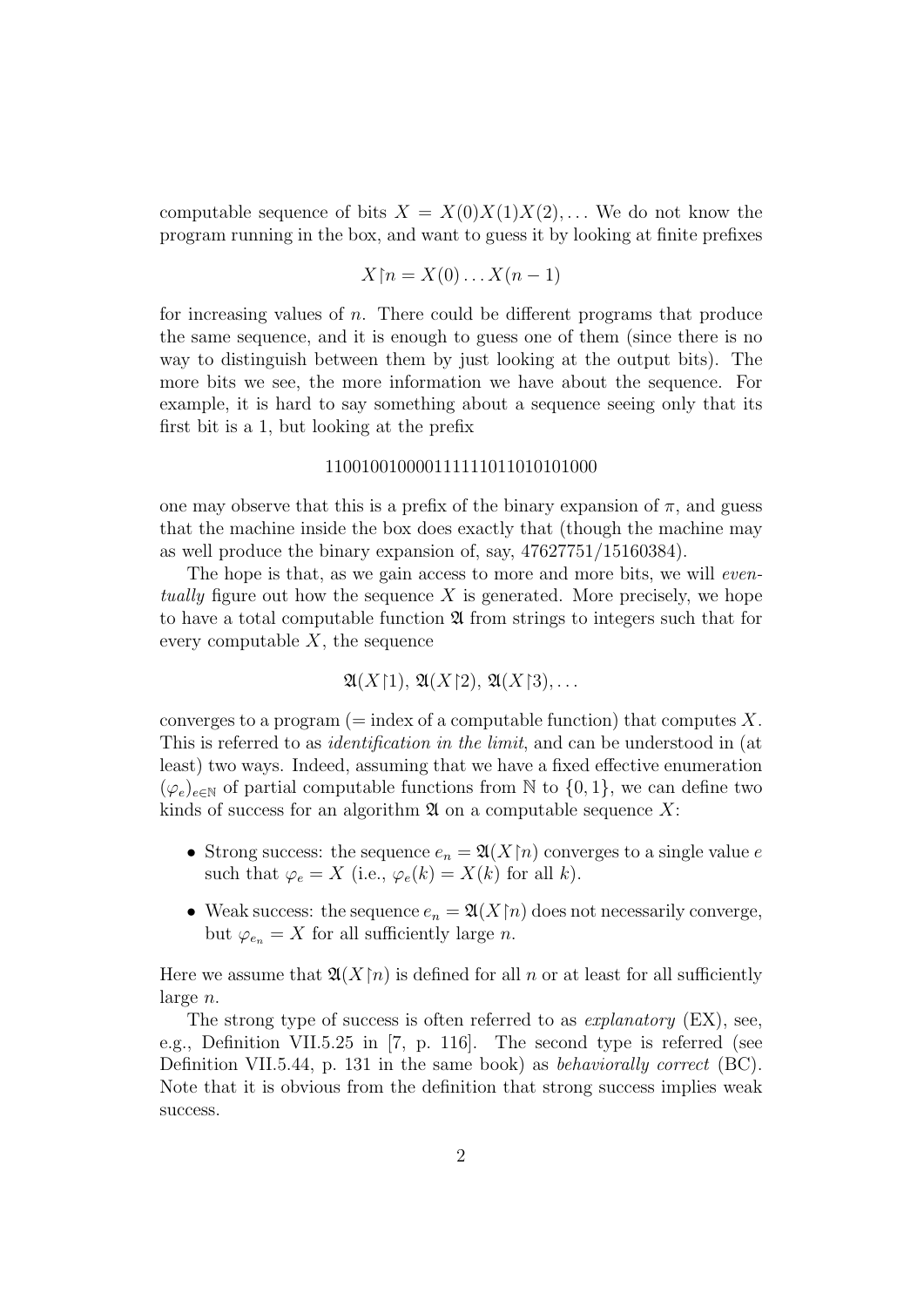It would be nice to have an algorithm that succeeds on all computable sequences. However, it is impossible even for weak success: for every (total) algorithm  $\mathfrak{A}$ , there is a computable X such that  $\mathfrak{A}$  does not weakly succeed on  $X$ . The main obstacle is that certain machines are not total (produce only finitely many bits), and distinguishing total machines from non-total ones cannot be done computably.

However, some classes of computable sequences can be learned, i.e., there exists a total algorithm that succeeds on all elements of the class. Consider for example the class of primitive recursive functions. This class can be effectively enumerated, i.e., there is a total computable function  $f$  such that  $(\varphi_{f(e)})_{e\in\mathbb{N}}$  is exactly the family of primitive recursive functions. Now consider the algorithm  $\mathfrak{A}$  such that  $\mathfrak{A}(\sigma)$  returns the smallest e such that  $\varphi_{f(e)}(i)$  $\sigma(i)$  for all  $i < |\sigma|$  (such an e always exists, since every string is a prefix of a primitive recursive sequence). It is easy to see that if  $X$  is primitive recursive,  $\mathfrak A$  succeeds on X, even in the strong sense (EX).

The theory of learnability of computable sequences (or functions) is precisely about determining which classes of functions can be learned. This depends on the learning model, the type of success, of which there are many variants. We refer to the survey by Zeugman and Zilles [11] and to [7, Chapter VII] for a panorama of the field.

#### 1.2. Learning measures

Recently, Vitányi and Chater [9] proposed to study a related problem. Suppose that instead of a sequence that has been produced by a deterministic machine, we are given a sequence that has been generated by a randomized algorithmic process, i.e., by a Turing machine that has access to a fair coin and produces some output sequence on the one-directional write-only output tape. The output sequence is therefore a random variable defined on the probabilistic space of fair coin tossings. We assume that this machine is almost total.<sup>1</sup> This means that the generated sequence is infinite with probability 1.

Looking at the prefix of the sequence, we would like to guess which machine is producing it. For example, for the sequence

### 000111111110000110000000001111111111111

we may guess that it has been generated via the following process: start with 0 and then choose each output bit to be equal to the previous one with

<sup>&</sup>lt;sup>1</sup>This requirement may look unnecessary. Still the notion of algorithmic randomness needed for our formalization is well-defined only for computable measures, and machines that are not almost total may not define a computable measure.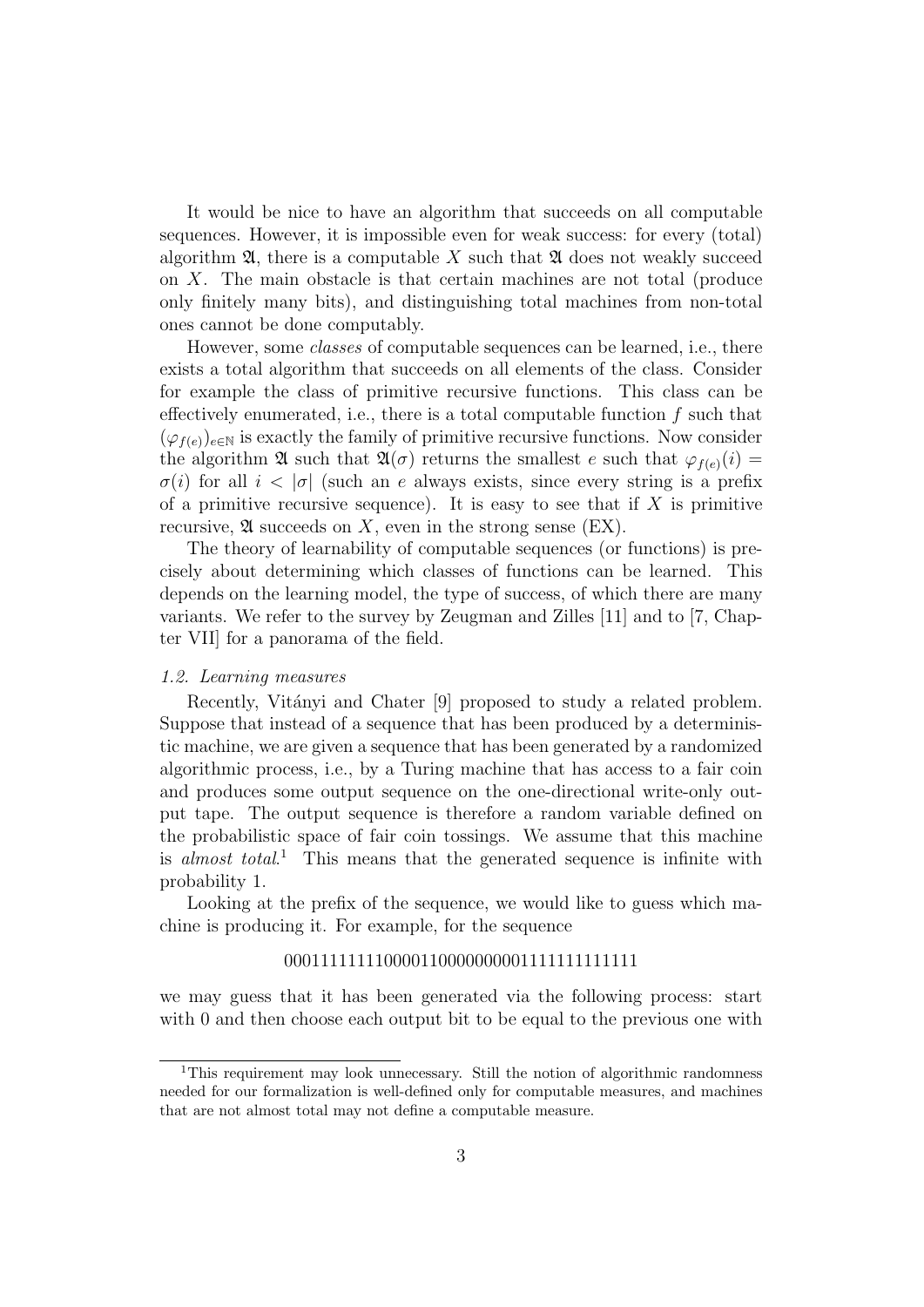probability, say,  $4/5$  (so the change happens with probability  $1/5$ ), making all the choices independently.<sup>2</sup>

So what should count as a good guess for some observed sequence? Again, there is no hope to distinguish between two processes that have the same output distribution. So our goal should be to reconstruct the output distribution and not the specific machine.

But even this is too much to ask for. Assume that we have agreed that some machine M with output distribution  $\mu$  is a plausible explanation for some sequence X. Consider another machine  $M'$  that starts by tossing a coin and then (depending on the outcome) either generates an infinite sequence of zeros or simulates M. If X is a plausible output of M, then X is also a plausible output of  $M'$ , because it may happen (with probability  $1/2$ ) that  $M'$  simulates  $M$ .

A reasonable formalization of a 'good guess' is provided by the theory of algorithmic randomness. As Chater and Vit´anyi recall, there is a widely accepted formalization of "plausible outputs" for an almost total probabilistic machine with output distribution  $\mu$ : the notion of Martin-Löf random sequences with respect to  $\mu$ . These are the sequences that pass all effective statistical tests for the measure  $\mu$ , also known as  $\mu$ -Martin-Löf tests. (We assume that the reader is familiar with algorithmic randomness and Kolmogorov complexity. The most useful references for our purposes are [4] and [6]). Having this notion in mind, the natural way to extend learning theory to the probabilistic case is as follows:

A class of computable measures  $\mathcal M$  is learnable if there exists a total algorithm  $\mathfrak A$  such that for every sequence X that is Martin-Löf random for some measure in  $\mathcal{M}$ , the sequence

 $\mathfrak{A}(X\upharpoonright 1), \mathfrak{A}(X\upharpoonright 2), \mathfrak{A}(X\upharpoonright 3), \ldots$ 

*identifies in the limit a measure*  $\mu \in \mathcal{M}$  such that X is Martin-Löf random with respect to  $\mu$ .

Like in the classical case, there are several ways one can interpret the notion of 'identifying in the limit. We will come back to this after having introduced some basic notation and terminology related to computable measures (for now one may think of a computable measure as an output distribution of an almost total probabilistic machine).

<sup>&</sup>lt;sup>2</sup>The probability  $4/5$  is not a dyadic rational number, but still can be simulated by an almost total machine using a fair coin.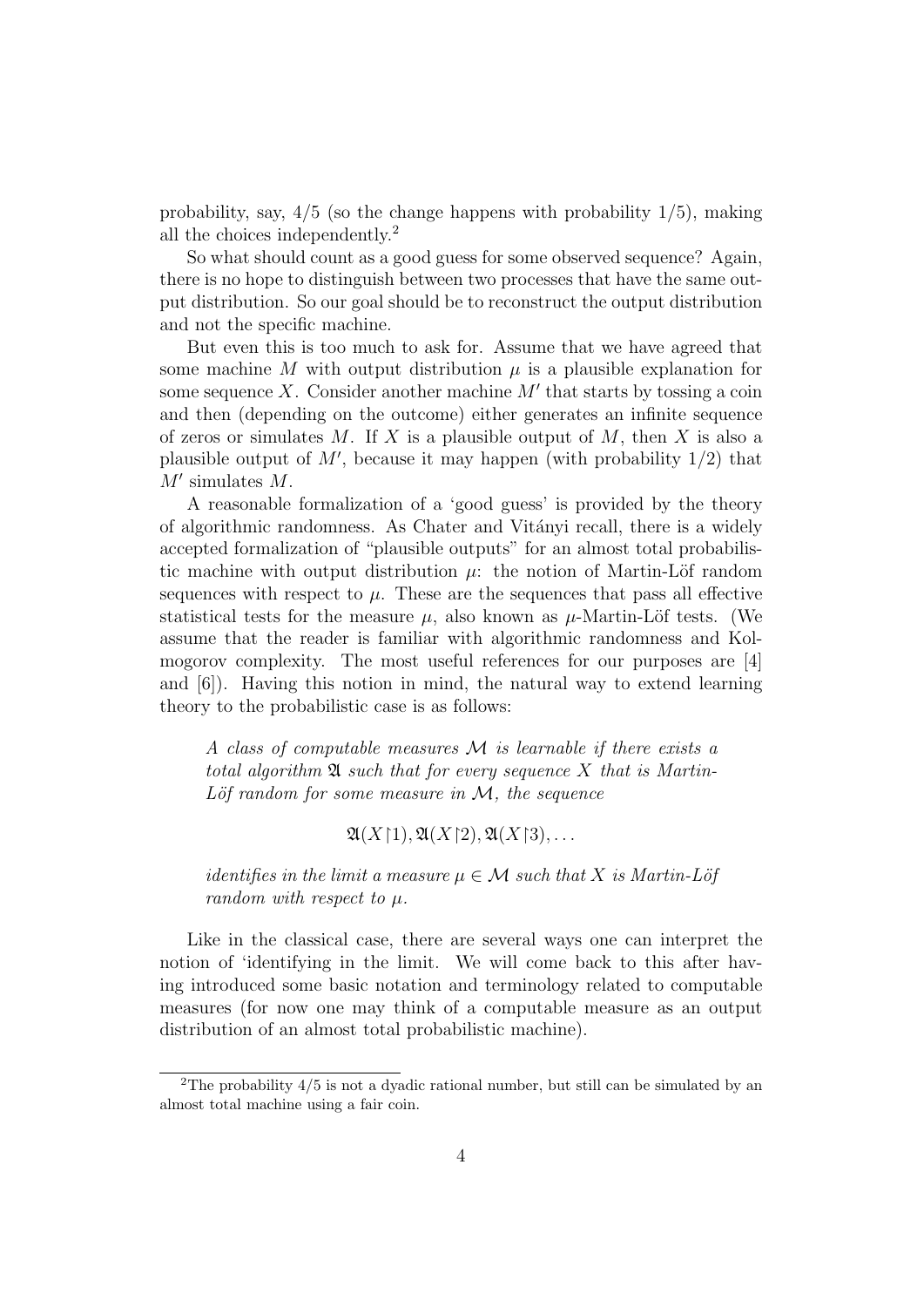#### 1.3. Background and notation

We denote by  $2^{\omega}$  the set of infinite binary sequences and by  $2^{<\omega}$  the set of finite binary sequences (or *strings*). The length of a string  $\sigma$  is denoted by  $|\sigma|$ . The empty string (string of length 0) is denoted by  $\Lambda$ . For two strings σ, τ we write  $\sigma \preceq \tau$  if σ is a prefix of τ. The n-th element of a sequence  $X(0)X(1)$ ... is the value  $X(n-1)$  (assuming that the length of X is at least n); the string  $X\upharpoonright n = X(0)X(1)...X(n-1)$  is the n-bit prefix of X. We write  $\sigma \prec X$  if the string  $\sigma$  is a prefix of the infinite sequence X (i.e.,  $X[\sigma] = \sigma$ ). The space  $2^{\omega}$  is endowed with the distance d defined by

$$
d(X, Y) = 2^{-\min\{n: X(n) \neq Y(n)\}}.
$$

This distance is compatible with the product topology generated by *cylinders* 

$$
[\sigma] = \{ X \in 2^{\omega} \; : \; \sigma \preceq X \}.
$$

A cylinder is both open and closed  $(= clopen)$ . Thus, any finite union of cylinders is also clopen. It is easy to see, by compactness, that the converse holds: every clopen subset of  $2^{\omega}$  is a finite union of cylinders. We say that a clopen set C has *granularity at most n* if C is a finite union of some cylinders  $[\sigma]$  with  $|\sigma|=n$ . We denote by  $\Gamma_n$  the family of clopen sets of granularity at most *n*.

We now give a brief review of the "computable analysis" aspects of the space of probability measures. For a more thorough exposition of the subject, the main reference is [4].

The space of Borel probability measures over  $2^{\omega}$  is denoted by  $\mathcal{P}$ . In the rest of the paper, when we talk about a 'measure', we mean an element of the space  $P$ . This space is equipped with the weak topology, that is, the weakest topology such that for every  $\sigma$ , the application  $\mu \mapsto \mu([\sigma])$  is continuous as a function from  $\mathcal P$  to  $\mathbb R$ . Several classical distances are compatible with this topology; for example, one may use the distance  $\rho$  constructed as follows. For  $\mu, \nu \in \mathcal{P}$ , let  $\rho_n(\mu, \nu)$  (for an integer n) be the quantity

$$
\rho_n(\mu,\nu) = \max_{C \in \Gamma_n} |\mu(C) - \nu(C)|
$$

and then set

$$
\rho(\mu,\nu) = \sum_{n} 2^{-n} \rho_n(\mu,\nu).
$$

The open (resp. closed) ball B of center  $\mu$  and radius r is the set of measures  $\nu$ such that  $\rho(\mu, \nu) < r$  (resp.  $\rho(\mu, \nu) \leq r$ ). In the space of measures, the closure B of the open ball B of center  $\mu$  and radius r is the closed ball of center  $\mu$ and radius r.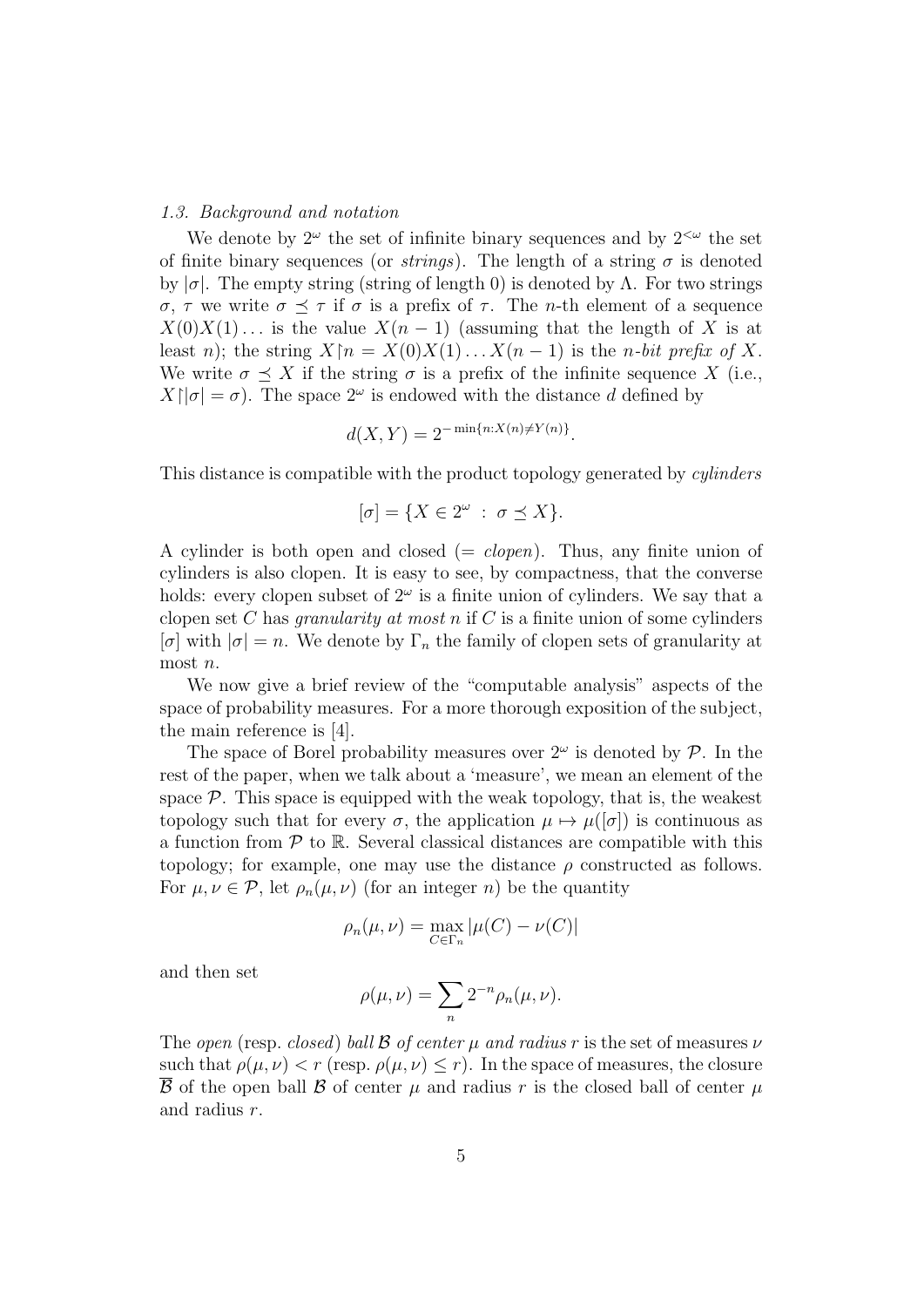The space  $P$  is separable, i.e., has a countable dense set of points. An easily describable one is the set I consisting of measures  $\{\delta_{\sigma}\}_{{\sigma}\in 2^{<\omega}}$ , where  $\delta_{\sigma}$ is the Dirac measure concentrated on the point  $\sigma 0^{\omega}$ , and all rational convex combinations of such measures. Note that every member of  $\mathcal I$  has a finite description: it suffices to give the list of  $\sigma$ 's together with the rational coefficients of the linear combination. Thus one can safely talk about computable functions from/to  $\mathcal{I}.$ 

The set  $\mathcal{I}$ , together with the distance  $\rho$ , make  $\mathcal{P}$  a computable metric space [4]. Each point  $\mu \in \mathcal{P}$  can be written as the limit of a sequence  $(q_1, q_2,...)$  of points in  $\mathcal I$  where  $\rho(q_i, q_j) \leq 2^{-i}$  for  $i < j$ . Such a sequence is called a fast Cauchy name for  $\mu$ . We say that a measure  $\mu$  is computable if there is a total computable function  $\varphi_e : \mathbb{N} \to \mathcal{I}$  such that  $(\varphi_e(n))_{n \in \mathbb{N}}$  is a fast Cauchy name for  $\mu$ . Such an e is called an *index for*  $\mu$ .

At this point the way we view measures — as points of the space  $\mathcal P$ — does not match the presentation of the introduction, where we asked the learning algorithm to guess, on prefixes of input  $X$ , a sequence of probabilistic machines  $M_i$  such that for almost all i, the machine  $M_i$  is almost total and X is a plausible output for  $M_i$ . The reason is that in fact there are three ways one can think of measures, which are equivalent for our purposes:

- (a) A measure is a point of  $P$ .
- (b) By Caratheodory's theorem, a measure  $\mu$  can be identified with the function  $\sigma \mapsto \mu([\sigma])$ : for every function  $f : 2^{< \omega} \to [0, 1]$  such that  $f(\Lambda) = 1$  and  $f(\sigma \Lambda) + f(\sigma \Lambda) = f(\sigma)$  there is a unique measure  $\mu$  such that  $\mu([\sigma]) = f(\sigma)$  for all  $\sigma$ . For example, the uniform measure  $\lambda$  is the unique measure such that  $\lambda([\sigma]) = 2^{-|\sigma|}$  for all  $\sigma$ , and the Bernoulli measure  $\beta_p$  of parameter  $p \in [0,1]$  is the unique measure satisfying  $\beta_p([\sigma 1]) = p \cdot \beta_p([\sigma])$  for all  $\sigma$ .
- (c) Consider a Turing functional  $M$ , which one might think of as a Turing machine with a read-only input tape, a work tape and a write-only output tape. We say that M is defined on X if M prints an infinite sequence Y on the output tape given X on the input tape. When  $M$  is defined on  $\lambda$ -almost every X, where  $\lambda$  is the uniform Lebesgue measure on a Cantor space that corresponds to the fair coin tossings, we say that M is almost total. Then the function

$$
\mu_M(\sigma) = \lambda \{ X \colon M(X) \succeq \sigma \}
$$

defines a measure in the sense of item (b). This measure corresponds to the distribution of a random variable that is the output of M on the sequence of uniform independent random bits.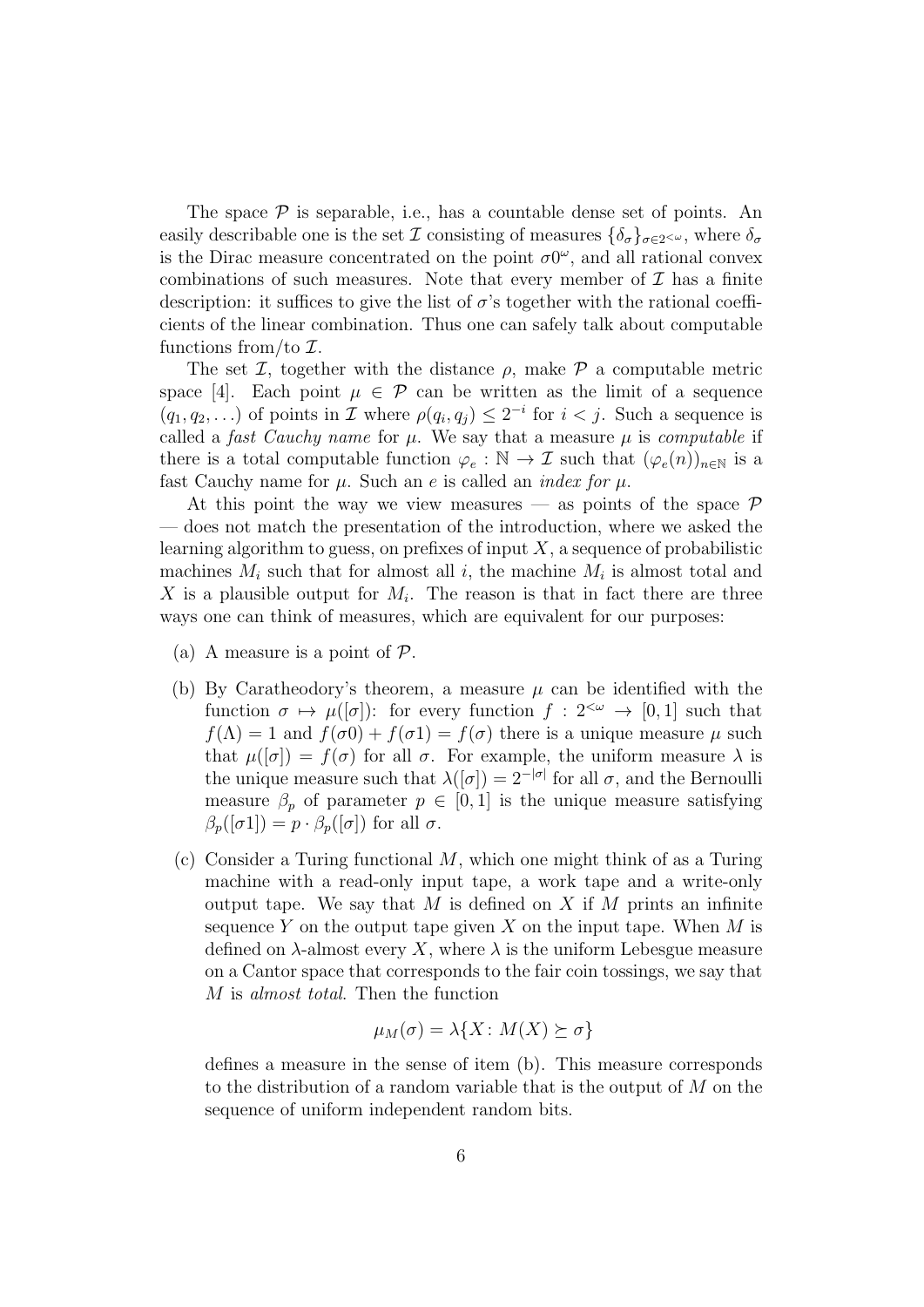These approaches are equivalent both in the classical and effective realm, as is well known. The corresponding classes of measures coincide; moreover, one can computably convert an algorithm representing a computable measure according to one of the definition, into other representations. However, depending on the context one characterization may be much easier to handle than the others. And indeed, the techniques of the next section where we will prove our main negative result are of analytic nature, so characterization (a) will be more convenient, while the positive result of the last section has a more 'algorithmic flavor', for which characterization (c) will be better suited.

The randomness deficiency<sup>3</sup> function  $\bf d$  is the largest, up to additive constant, function  $f: 2^{\omega} \times \mathcal{P} \to \mathbb{N} \cup {\infty}$  such that

- f is lower semi-computable (i.e.,  $f^{-1}((k,\infty))$  is an effectively open<sup>4</sup> subset of the product space  $2^{\omega} \times \mathcal{P}$ , uniformly in k);
- for every  $\mu \in \mathcal{P}$ , for every integer k, the inequality  $\mu\{X: f(X,\mu) >$  $k$ } < 2<sup>-k</sup> holds.

We use the usual notation  $d(X|\mu)$  instead of  $d(X,\mu)$ . We say that X is (uniformly) random relative to measure  $\mu$  if  $\mathbf{d}(X|\mu) < \infty$ . For computable measures this notion coincides with the classical notion of Martin-Löf randomness.

We end this introduction with a discussion on a concept we will need to state the main theorem of Section 2: orthogonality. Two measures  $\mu, \nu \in \mathcal{P}$ are said to be *orthogonal* if there is a Borel set  $\mathcal{X} \subseteq 2^{\omega}$  such that  $\mu(\mathcal{X}) = 1$ and  $\nu(\mathcal{X}) = 0$  (taking the complement of  $\mathcal{X}$ , we see that ortogonality is a symmetric relation). This is equivalent to the following condition: for each  $\varepsilon > 0$  there is a set  $\mathcal{X}_{\varepsilon}$  such that  $\mu(\mathcal{X}_{\varepsilon}) \geq 1 - \varepsilon$  and  $\nu(\mathcal{X}_{\varepsilon}) < \varepsilon$  (indeed, one can then take  $\mathcal{X} = \bigcap_i \bigcup_j \mathcal{X}_{2^{-i-j}}$ .

The class of Bernoulli measures provides an easy example of orthogonality: if  $p \neq q$ , the Bernoulli measures  $\beta_p$  and  $\beta_q$  (see the definition above) are orthogonal (by the law of large numbers, taking for  $\mathcal X$  the set of sequences with a limit frequency of ones equal to p, we have  $\beta_n(\mathcal{X}) = 1$  and  $\beta_n(\mathcal{X}) = 0$ .

The important fact we need is that when two computable measures  $\mu$  and  $\nu$  are orthogonal, they share no random element, i.e,  $\mathbf{d}(X|\mu)$  and  $\mathbf{d}(X|\nu)$ cannot both be finite for any X. For a proof of this result, see for example [2].

<sup>3</sup>This version of randomness deficiency function is sometimes called "uniform probability-bounded randomness deficiency"; however, we do not use the other versions and call it just "randomness deficiency".

<sup>4</sup>An effectively open set is a union of a computably enumerable set of rational balls (or products of balls, since we consider a product space).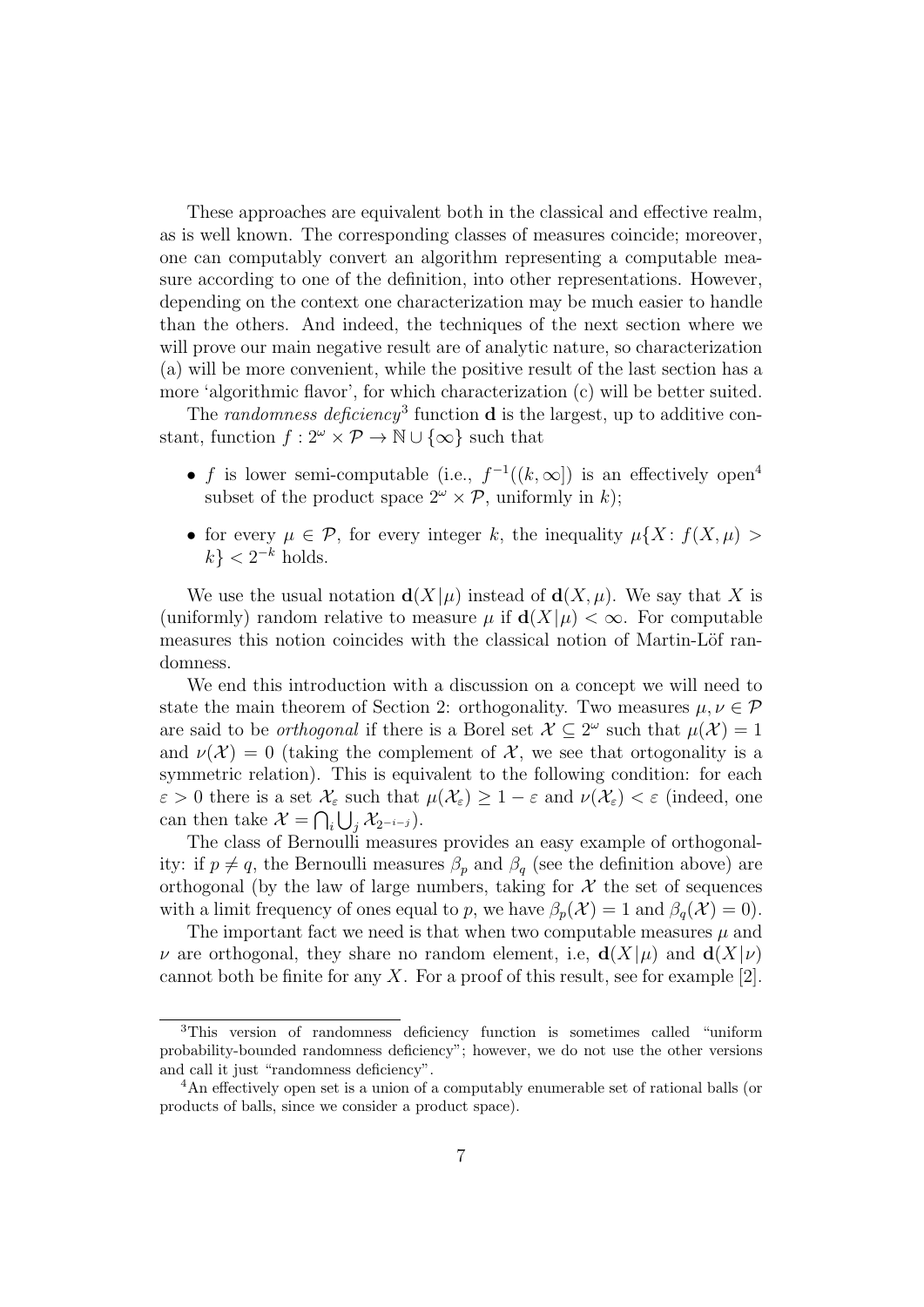#### 1.4. Learning models

Most classical learning models for computable sequences can be adapted to our probabilistic setting. For example, the EX and BC models mentioned have the following natural counterparts (we give them the same names, as this should create no confusion).

**Definition 1.1.** Let  $X \in 2^{\omega}$  and  $\mathfrak{A} : 2^{<\omega} \to \mathbb{N}$  a total algorithm. We say that:

- $\mathfrak A$  EX-succeeds on X if  $\mathfrak A(X\mathfrak h)$  converges to a value e that is an index for a computable measure  $\mu$  with respect to which X is Martin-Löf random.
- $\mathfrak A$  BC-succeeds on X if there exists a computable measure  $\mu$  such that for almost all n,  $\mathfrak{A}(X\mathfrak{p})$  is an index for  $\mu$  and X is Martin-Löf random with respect to  $\mu$ .

There are also some natural learning models we can define that are more specific to the probabilistic setting. As we discussed, for a given  $X$  that is Martin-Löf random with respect to some computable measure, there are several (actually, infinitely many) computable measures with respect to which X is Martin-Löf random. Thus we could allow the learner to propose different measures at each step and not converge to a specific measure, as long as almost all of them are good explanations for the observed  $X$ . To measure how good an explanation is, we use the randomness deficiency, thus it makes sense to make the distinction between learning with bounded randomness deficiency and with unbounded randomness deficiency.

**Definition 1.2.** Let  $X \in 2^{\omega}$  and let  $\mathfrak{A}: 2^{\omega} \to \mathbb{N}$  be a total algorithm. We say that:

- $\mathfrak A$  BD-succeeds on X if there exists a constant d such that for almost all n,  $\mathfrak{A}(X\vert n)$  is an index for a computable measure with respect to which  $X$  is Martin-Löf random, with randomness deficiency at most d.
- $\mathfrak A$  UD-succeeds on X if for almost all n,  $\mathfrak A(X\mathfrak [n])$  is an index for a computable measure with respect to which  $X$  is Martin-Löf random.

('BD' and 'UD' stand for 'bounded deficiency' and 'unbounded deficiency'). Our four learning models are by no means an exhaustive list of possibilities. Just like the classical learning theory offers a wide variety of models, one could define a wealth of alternative models (partial learning, team learning,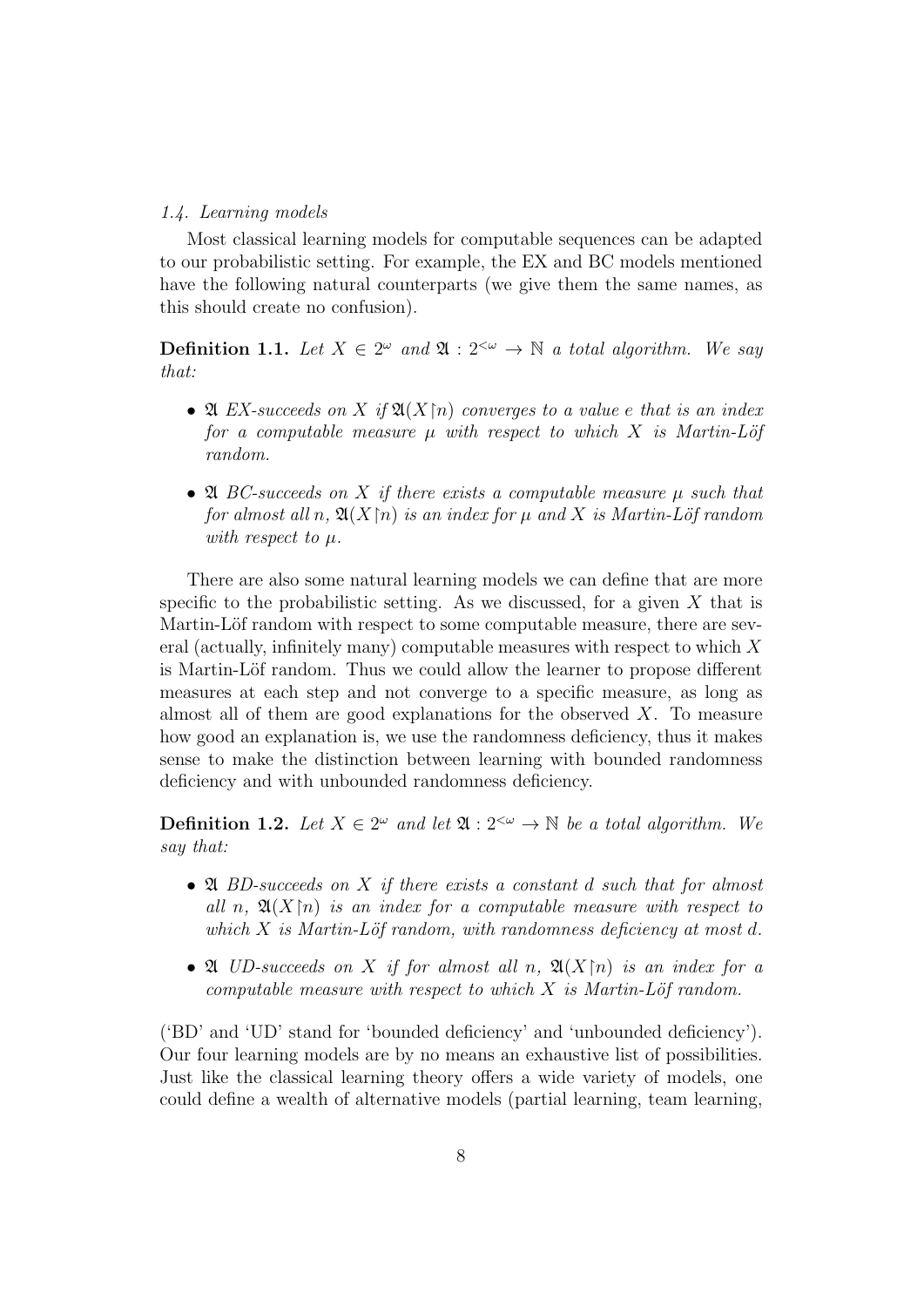etc.) in our setting. This would take us far beyond the scope of the present paper and we leave this for further investigation.

Let us note in passing that the four learning models we have presented form a hierarchy, namely:

$$
EX\text{-success} \Rightarrow BC\text{-success} \Rightarrow BD\text{-success} \Rightarrow UD\text{-success}
$$

The fact that EX-success implies BC-success and that BD-success implies UD-success is immediate from the definition. To see that BC-success implies BD-success, recall that in our definition the randomness deficiency depends only on the measure but not on the algorithm that computes it. So if the learning algorithm BC-succeeds on some sequence  $X$ , i.e., outputs the same measure (its code) for all sufficiently large prefixes of  $X$ , then the deficiency of  $X$  with respect to this measure will be a constant and therefore the algorithm BD-succeds on X.

#### 2. Identifying measures is hard

Now that we have given a precise definition of various learning models for computable probability measures, there are some obvious questions we need to address, the first of which is: For each of the above learning models, is there a single algorithm  $\mathfrak A$  that succeeds on all sequences X that are random with respect to some computable measure? This measure can be different for different  $X$ .) And if not, are there natural classes of measures for which there is an algorithm which succeeds on all  $X$  that are random with respect to some measure in this class?

The starting point of this paper was a claim made in a preprint of Vitányi and Chater  $[8]$ , where it was stated that there exists an algorithm  $\mathfrak{A}$  that EXsucceeds on every  $X$  that is Martin-Löf random with respect to a Bernoulli measure  $\beta_p$  for some computable p (different for different X). Our results (Theorems 2.2 and 2.3) imply that there is in fact no such algorithm. Vitányi and Chater later corrected this claim and proved the following weaker statement.

Theorem 2.1 (Vitányi–Chater [9]). Let  $(p_e)$  be a partial enumeration of computable reals in [0, 1]. If  $E \subseteq \mathbb{N}$  is c.e. or co-c.e., and for all  $e \in E$ ,  $p_e$  is defined, then there exists an algorithm  $\mathfrak A$  that EX-succeeds on every X that is random with respect to some  $\beta_{p_e}$  for some  $e \in E$ .

This result implies, for example, that there is an algorithm that EXsucceeds on all X that are random with respect to some  $\beta_q$  with q a rational number.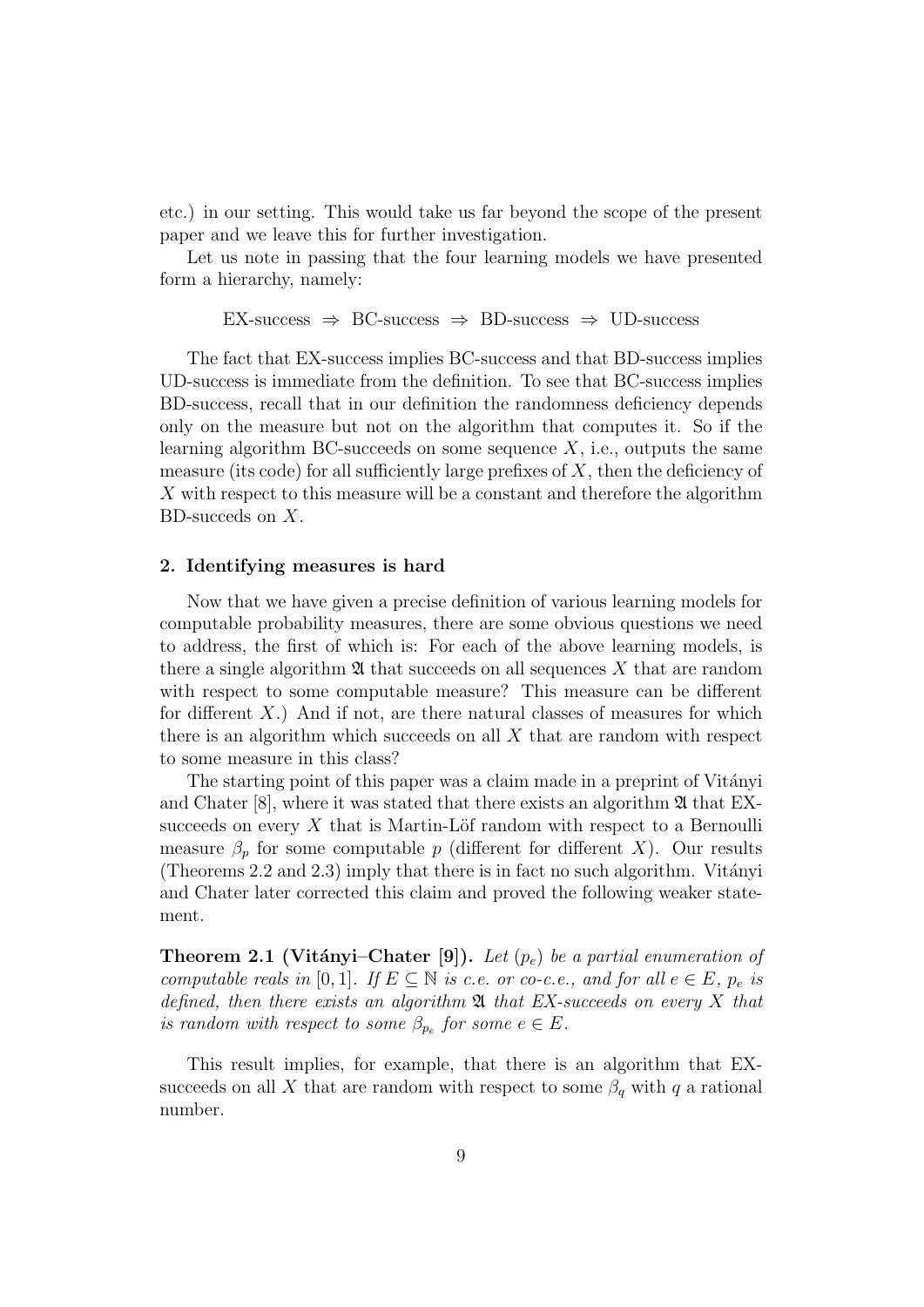We prove that this result cannot be extended to all computable parameters p:

**Theorem 2.2.** No algorithm  $\mathfrak{A}$  can BD-succeed on every sequence X that is random with respect to some Bernoulli measure  $\beta_p$  for computable p. A fortiori, there is no algorithm  $\mathfrak{A}$  can BD-succeeds on every sequence X that is random with respect to some computable measure.

We will in fact prove a more general theorem, replacing the class of Bernoulli measures by any class of measures having some "reasonable" structural properties, and allowing the learning algorithm to succeed on a fraction of sequences only.

**Theorem 2.3.** Let  $M$  be a subset of  $P$  with the following properties:

- M is effectively closed, i.e., its complement is effectively open: one can enumerate a sequence of rational open balls in P whose union is the complement of M.
- M is computably enumerable, i.e., one can enumerate all rational open balls in P that intersect M.
- for every computable measure  $\nu$ , and every non-empty open subset of M (*i.e.*, a non-empty intersection of an open set in  $P$  with  $M$ ) there is a computable  $\mu$  in this open subset that is orthogonal to  $\nu$ .

Let also  $\delta$  be a positive number. Then there is no algorithm  $\mathfrak A$  such that for every computable  $\mu \in \mathcal{M}$ , the  $\mu$ -measure of sequences X on which  $\mathfrak A$ BD-succeeds is at least  $\delta$ .

The notion of a computably  $(=$  recursively) enumerable closed set is standard in computable analysis, see [10, Definition 5.1.1].

Note that the hypotheses on the class  $\mathcal M$  are not very restrictive: many standard classes of probability measures have these properties. In particular, the class  $\{\beta_p : p \in [0,1]\}$  of Bernoulli measures is such a class, which is why. So we get Theorem 2.2 as a corollary: there is no algorithm that can learn all Bernoulli measures (not to speak about all Markov chains). To see that the third condition is true for the class of Bernoulli measures, note that only countably many Bernoulli measures may be non-orthogonal to a given measure  $\mu$ : the sets  $L_p$  of sequences with limit frequency p are disjoint, so only countably many of them may have positive  $\mu$ -measure. It remains to note that every open non-empty subset of the class of Bernoulli measures has the cardinality of the continuum.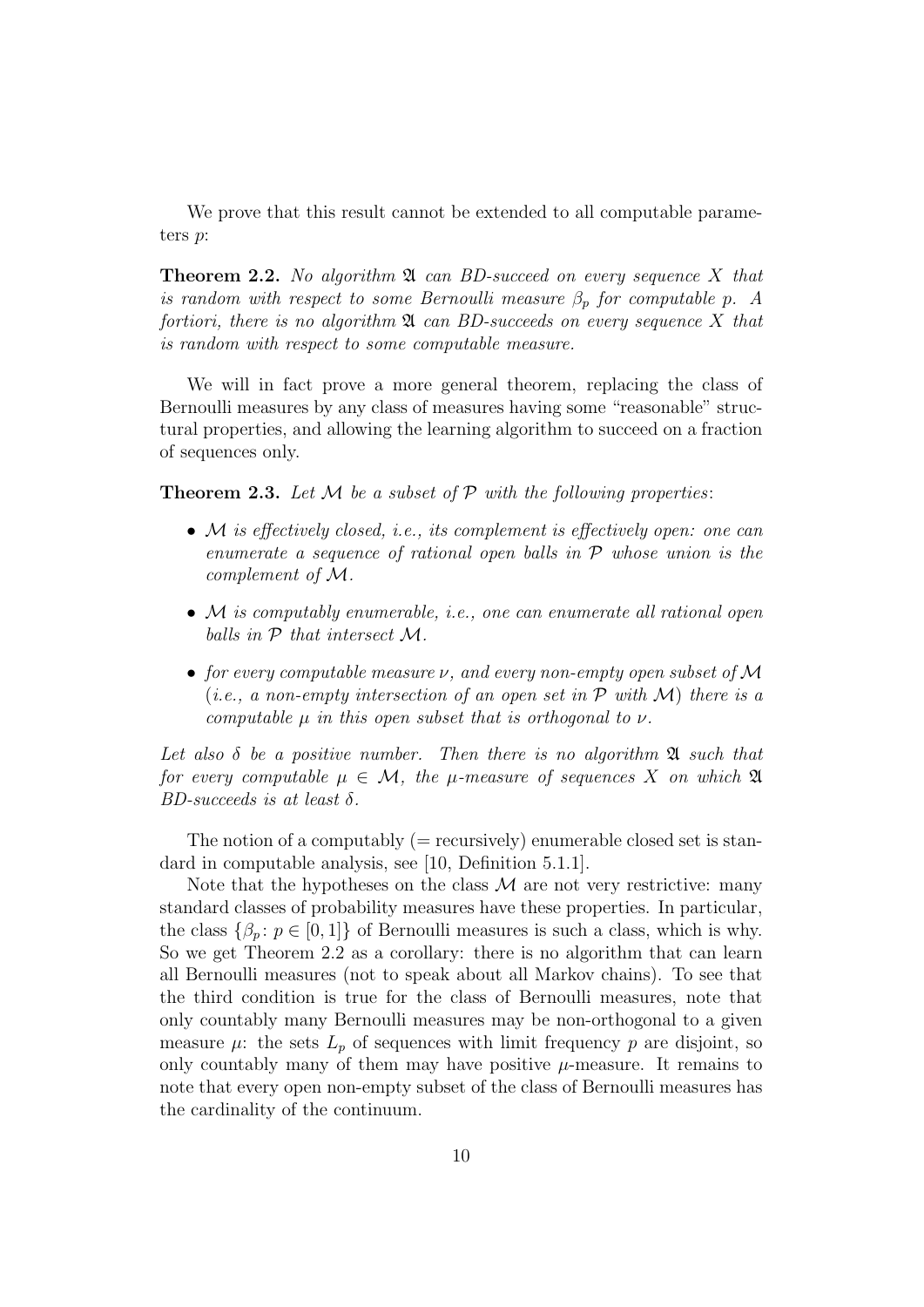Let us give another example (beyond Bernoulli measures and Markov chains) that satisfies the requirements of Theorem 2.3. In this example, the probability of the next bit to be 1 may depend on many of the previous bits. For every parameter  $p \in [0,1]$ , consider the measure  $\mu_p$  associated to the stochastic process that generates a binary sequence bit by bit as follows: the first bit is 1, and the conditional probability of 1 after  $\sigma 10^k$  is  $p/(k+1)$ . One can check that the class  $\mathcal{P} = {\mu_p : p \in [0,1]}$  satisfies the hypotheses of the theorem (observe that  $p$  can easily be reconstructed from the sequence that is random with respect to  $\mu_n$ ).

Note also that these hypotheses are not added just for convenience: although they might not be optimal, they cannot be outright removed. If we do not require the class  $\mathcal M$  to be effectively closed, compactness, then the class of Bernoulli measures  $\beta_p$  with *rational* parameter p would qualify, but Vitányi and Chater's theorem tells us that there is an algorithm that correctly identifies each of the measures in the class with probability 1. The third condition is important, too. Consider the measures  $\beta_0$  and  $\beta_1$  concentrated on the sequences  $0000...$  and  $1111...$  respectively. Then the class  $\mathcal{M} = \{p\beta_0 + (1-p)\beta_1 : p \in [0,1]\}\$ is indeed effectively closed and computably enumerable, but it is obvious that there is an algorithm that succeeds with probability 1 for all measures of that class (in the strongest sense: the first bit determines the entire sequence). For the second condition we do not have a counterexample showing that it is really needed, but it is true for all the natural classes (and it is guaranteed to be true if  $\mathcal M$  has a computable dense sequence).

The rest of this section is devoted to the proof of Theorem 2.3.

Fix a subset  $\mathcal M$  of  $\mathcal P$  satisfying the hypotheses of the theorem, and some  $\delta > 0$ . Assume for the sake of contradiction that there is a total algorithm  $\mathfrak A$  such that for every computable  $\mu \in \mathcal M$ , the  $\mu$ -measure of sequences X on which  $\mathfrak A$  BD-succeeds is at least  $\delta$ . In the rest of the proof, by "success" we always mean BD-success.

We may assume without loss of generality that our algorithm  $\mathfrak{A}$ , on an input  $\sigma$ , outputs an integer e which is a code for a partial computable function  $\varphi_e$  from N to *I* (our set of rational points in *P*, described above) that is defined on the entire N or at some initial segment of N, and  $\rho(\varphi_e(n), \varphi_e(n+\varphi_e(n)))$ 1))  $\langle 2^{-n-1}$  when both  $\varphi_e(n)$  and  $\varphi_e(n+1)$  are defined. When this sequence is total, it converges to a measure  $\mu$  with computable speed:  $\rho(\varphi_e(n), \mu) \leq 2^{-n}$ .

This is not guaranteed by the definition of BD-success, but we may "trim" the algorithm by ensuring that indeed the sequence  $\varphi_e(0), \varphi_e(1), \ldots$ , whether finite or infinite, contains elements of  $\mathcal I$  and satisfies the distance conditions where defined (by waiting until the conditions are checked; note that we have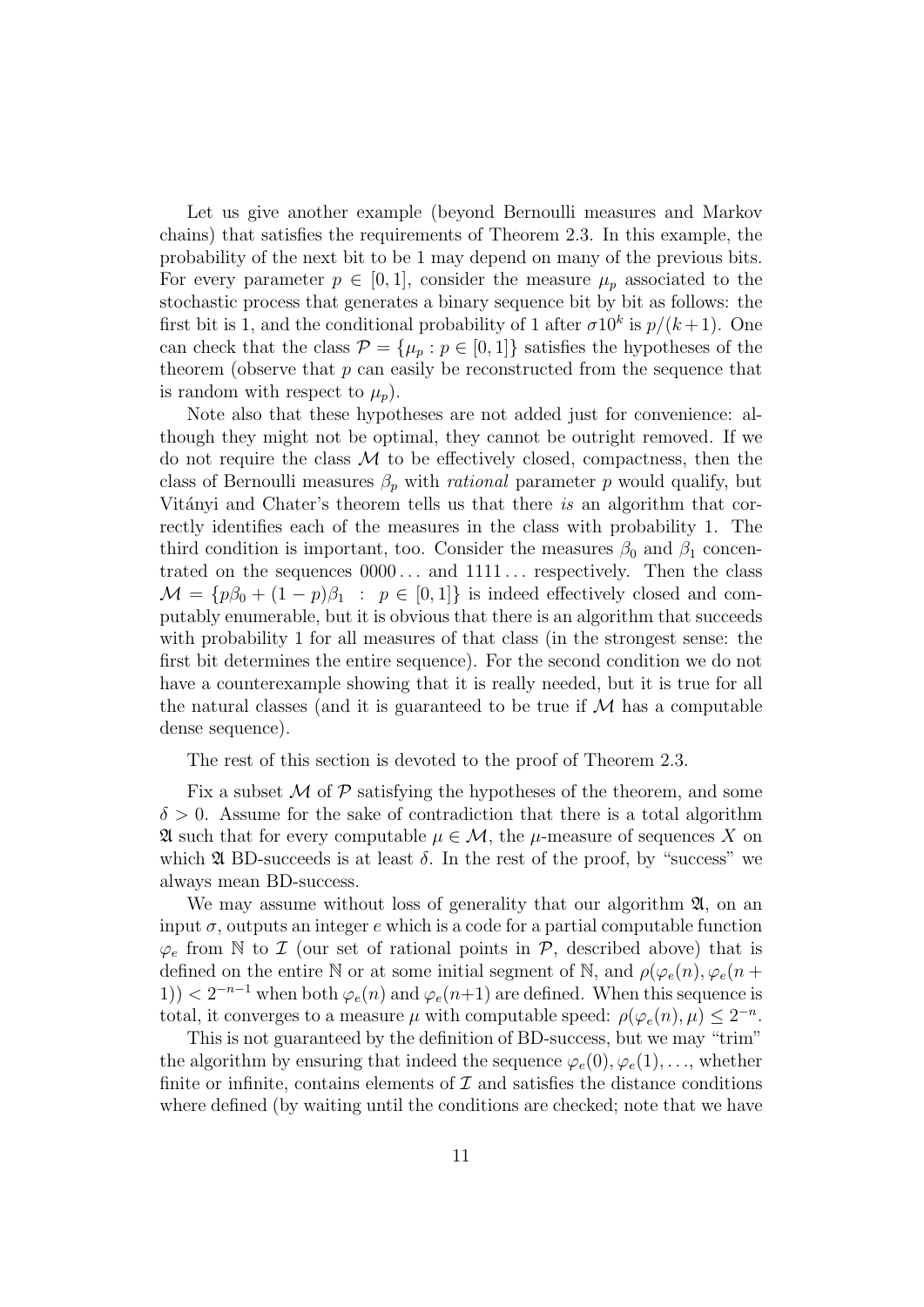a strict inequality which will manifest itself at some moment, if true).

Suppose now that for some index e, we do not know whether  $\varphi_e$  is total, but we see that  $\varphi_e(n)$  is defined for some n, and  $\mathbf{d}(X|\nu) > d$  holds for some X and for all measures  $\nu$  at distance  $\leq 2^{-n}$  of  $\varphi_e(n)$ . Then we already know, should  $\varphi_e$  be total and converge to some  $\mu$ , that  $\mathbf{d}(X|\mu) > d$ . Thus we use the following notation: if  $\mathfrak{A}(\sigma)$  returns e, then  $\mathbf{d}(X|\mathfrak{A}(\sigma))$  is the quantity

 $\sup\{d|\exists n \,\varphi_e(n)\downarrow\}$  and  $\mathbf{d}(X|\nu) > d$  for all  $\nu$  at distance  $\leq 2^{-n}$  from  $\varphi_e(n)\}.$ 

The supremum of an empty set (that appears, for example, if  $\mathfrak{A}(\sigma)$  is a code of an empty sequence) is considered to be 0. Our function  $d(X|\mathfrak{A}(\sigma))$  has two key properties which are essential for the rest of our proof:

- (a) If  $\mathfrak{A}(\sigma) = e$ , and  $\varphi_e$  is total and converges to  $\mu$ , then  $\mathbf{d}(X|\mathfrak{A}(\sigma)) =$  $\mathbf{d}(X|\mu)$ .
- (b)  $\mathbf{d}(X|\mathfrak{A}(\sigma))$  is lower semi-computable, uniformly in  $(X,\sigma)$ .

Let us first prove that property (a) holds. Assuming  $\mathfrak{A}(\sigma) = e$ , and  $\varphi_e$  is total and converging to  $\mu$ , we know that  $\mu$  is at distance  $\leq 2^{-n}$  of  $\varphi_e(n)$  for all n. Thus, in the definition of  $d(X|\mathfrak{A}(\sigma))$  every member of the set of d on the right-hand side is at most  $d(X|\mu)$ . Thus  $d(X|\mathfrak{A}(\sigma)) \leq d(X|\mu)$ . On the other hand, if  $\mathbf{d}(X|\mu) > d$ , by lower semicontinuity of the function d, there is *n* such that  $\rho(\nu,\mu) \leq 2^{-n}$  implies  $d(X|\nu) > d$ , and thus  $d(X|\mathfrak{A}(\sigma)) > d$ . Property (a) is proven.

For property (b), we use the fact that the space  $P$  is effectively compact (one can effectively enumerate all covers of  $P$  consisting of a finite union of open rational balls), together with the fact that the infimum of a lower semicomputable function on an effectively compact set is lower semicomputable, uniformly in a code for the effectively compact set (see [4] for both facts). Thus, the predicate " $d(X|\nu) > d$  for all  $\nu$  at distance  $\leq 2^{-n}$  from  $\varphi_e(n)$ " is computably enumerable uniformly in  $e, n, X, d$  (or said otherwise, the set of  $(e, n, X, d)$  satisfying this property is an effectively open subset of  $\mathbb{N} \times \mathbb{N} \times 2^{\omega} \times \mathbb{N}$ . Property (b) follows.

Thanks to property (a), when  $\mathfrak{A}(\sigma) = e$  and  $\varphi_e$  is total and converges to a measure  $\mu$ , we can safely identify  $\mathfrak{A}(\sigma)$  with  $\mu$  and write  $\mathfrak{A}(\sigma) = \mu$ . Additionally, we say that " $\mathfrak{A}(\sigma)$  is a measure" when  $\mathfrak{A}(\sigma) = \mu$  for some measure  $\mu$ .

Now, for every pair of integers  $(N, d)$ , we define the set

$$
\text{WRONG}(N, d) = \left\{ X \middle| (\exists n \geq N) \mathbf{d}(X | \mathfrak{A}(X \mathbf{m})) > d \right\}.
$$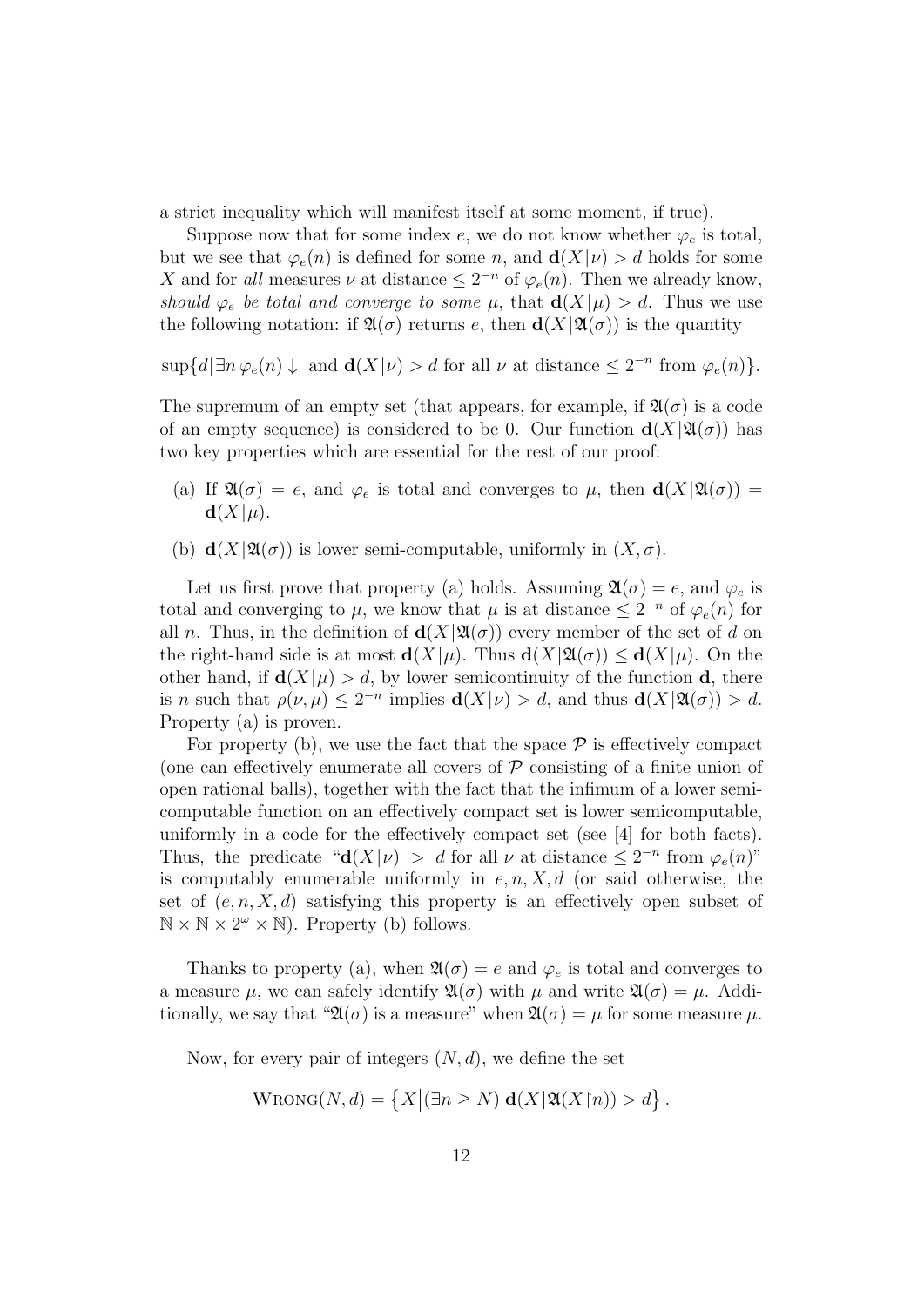This is the set of sequences X on which the algorithm is "visibly wrong" at some prefix of length  $n \geq N$ , for the deficiency level d.

Note that  $WRONG(N, d)$ , understood in this way, is effectively open uniformly in  $(N, d)$  and is non-increasing in each of its parameters. The intersection of sets  $WRONG(N, d)$  for all N and d is some set WRONG; as the name says, the algorithm  $\mathfrak A$  cannot BD-succeed on any sequence in this set. (Note that other reasons for failure are possible, e.g., A may not provide a measure on prefixes of some sequence.)

It is technically convenient to combine the two parameters  $N$  and  $d$  into one (even they are of different nature) and consider a decreasing sequence of sets  $W_{\text{RONG}}(N) = W_{\text{RONG}}(N, N)$  whose intersection is WRONG.

We also consider a set  $Succ(N, d)$  of all sequences X such that  $\mathfrak{A}$  BDsucceeds on  $X$  at level  $N$  with deficiency  $d$ , i.e.,

$$
Succ(N, d) = \{ X : (\forall n \ge N) \ [\mathfrak{A}(X \upharpoonright n) \text{ is a measure, } \mathbf{d}(X \vert \mathfrak{A}(X \vert n)) \le d \}.
$$

The set  $Succ(N, d)$  is a closed set. Indeed, it is an intersection of sets indexed by  $n$ , so we need to show that each of them is closed. For each  $n$  there are finitely many possible prefixes of length n, so the first condition (" $\mathfrak{A}(X\upharpoonright n)$  is a measure") defines a clopen set. The second condition defines an effectively closed subset in each cylinder where  $\mathfrak{A}(X\mathfrak{f}_n)$  is a measure. (Note that we do not claim that  $Succ(N, d)$  is *effectively* closed, since the condition "to be a measure" is only a  $\Pi_2$ -condition.) By definition, the set  $Succ(N, d)$  does not intersect the set  $WRONG(N, d)$ .

The set  $Succ(N, d)$  increases as N or d increase; the union of these sets is the set of all X where  $\mathfrak A$  BD-succeeds; we denote it by Succ. Again we may combine the parameters and consider an increasing sequence of sets  $Succ(N) = Succ(N, N)$  whose union in Succ.

All these considerations deal with the space of sequences. Now we switch to the space of measures and the class  $M$ . We look what are the measures of sets  $WRONG(N)$  according to different  $\mu \in \mathcal{M}$ . Consider some threshold  $x \in [0, 1]$ . There are two possible cases:

- there exist some number N, and some non-empty open set  $\mathcal{U} \subseteq \mathcal{M}$ such that  $\mu(\text{WRONG}(N)) \leq x$  for all  $\mu \in \mathcal{U}$ .
- for every N the set of points  $\mu \in \mathcal{M}$  where  $\mu(\text{WRONG}(N)) > x$  is dense in M.

There is some threshold where we switch from one case to the other, so let use take close values of  $p < q$  (i.e., we take the difference  $q - p$  to be much smaller than  $\delta$  from the statement of the theorem; it would be enough to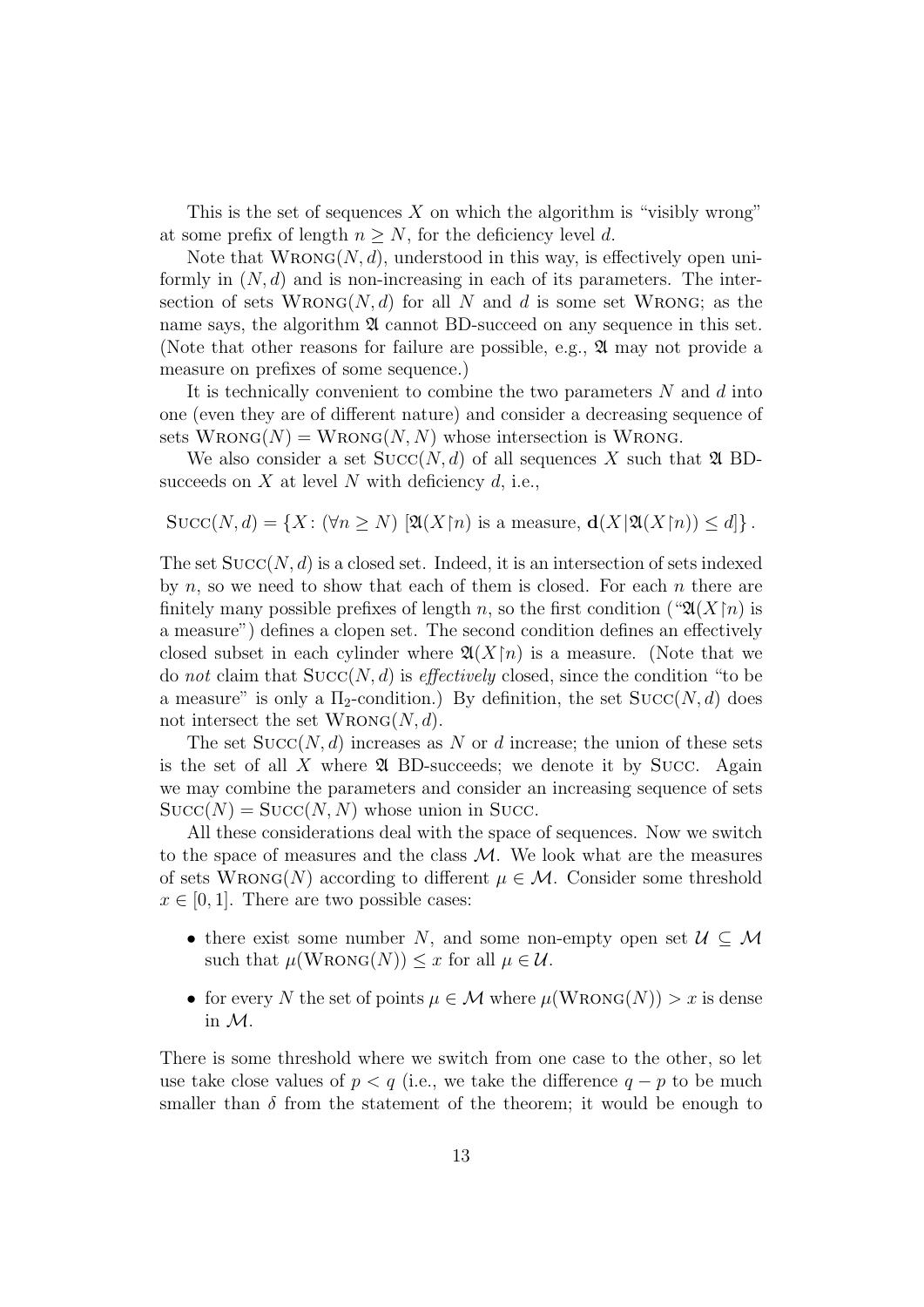require that  $q - p < \delta/10$  such that the first case happens for q and the second one happens for  $p$ .

Choose some N and an open ball  $\mathcal{B}_0$  that has a non-empty intersection with M such that  $\mu(\text{WRONG}(N)) \leq q$  for all  $\mu \in \mathcal{B}_0 \cap \mathcal{M}$  (this is possible since the first case happens for  $q$ ).

**Lemma 2.4.** There exists a computable measure  $\mu^* \in \mathcal{B}_0 \cap \mathcal{M}$  such that  $\mu^*(\text{WRONG}) \geq p.$ 

PROOF. Since the second case happens for p, we can find some  $\mu \in \mathcal{B}_0 \cap \mathcal{M}$ such that  $\mu(\text{WRONG}(0)) > p$ . Since  $\text{WRONG}(0)$  is open, the same is true for some its clopen subset C, i.e.,  $\mu(C) > p$ . Note that  $\mu(C)$  is a continuous function of  $\mu$  for fixed clopen C, so we can find a smaller ball  $\mathcal{B}_1 \subseteq \mathcal{B}_0$ intersecting M such the  $\mu(\text{WRONG}(0)) \geq \mu(C) > p$  for all  $\mu \in \overline{\mathcal{B}}_1 \cap \mathcal{M}$ . Then, repeating the same argument, we find an even smaller ball  $\mathcal{B}_2 \subseteq \mathcal{B}_1$ intersecting M such that  $\mu(\text{WRONG}(1)) > p$  for all  $\mu \in \overline{\mathcal{B}}_2 \cap \mathcal{M}$ , then some  $\mathcal{B}_3 \subseteq \mathcal{B}_2$  such that  $\mu(\text{WRONG}(2)) > p$  for all  $\mu \in \overline{\mathcal{B}}_3 \cap \mathcal{M}$ , etc. Using the completeness of the space of measures, consider the intersection point  $\mu^*$  of all  $\mathcal{B}_i$  (we may assume that their radii converge to 0 and that  $\mathcal{B}_{i+1} \subseteq \mathcal{B}_i$ , and this guarantees the existence and the uniqueness of the intersection point). We have  $\mu^*(W_{\text{RONG}}(i)) > p$  for all i (but  $\mu^*(W_{\text{RONG}}(N)) \leq q$ ; the same in true for all subsequent sets  $WRONG(i)$  for all  $i \geq N$ ). The continuity property for measure  $\mu^*$  then guarantees that  $\mu^*(WRONG) \geq p$ .

Refining this argument, we can get a *computable* measure  $\mu^*$  with this property. Indeed, we may choose  $\mathcal{B}_{i+1}$  in such a way that even the closed ball  $\overline{\mathcal{B}}_{i+1}$  of the same radius is contained in  $\mathcal{B}_i$ ; this property is enumerable. "To have a non-empty intersection with  $\mathcal{M}$ " is also an enumerable property (by assumption), and " $\mu(\text{WRONG}(i)) > p$  for all  $\mu \in \overline{\mathcal{B}}_{i+1}$ " is also an enumerable property (we may assume without loss of generality that  $p$  is rational, and  $W_{\text{RONG}}(i)$  is effectively open uniformly in i). So we can perform a search until  $\mathcal{B}_{i+1}$  is found, and the sequence of  $\mathcal{B}_i$  is computable, so  $\mu^*$  is computable.  $\Box$ 

Now the argument goes as follows. Since  $\mu^*$  is computable, the set Succ should have  $\mu^*$ -probability at least  $\delta$  by assumption. Success means that (at least) some measures are provided by the learning algorithm  $\mathfrak A$  for prefixes of sufficiently large length  $M$ . There are finitely many possible prefixes, and they correspond to finitely many computable measures  $\mu_1, \ldots, \mu_s$ . Then we choose a measure  $\mu'$  orthogonal to all these measures and very close to  $\mu^*$ . We get the contradiction showing that  $\mu'(\text{WRONG}(N))$  is almost  $p + \delta$  (or more) and therefore exceeds q which is not possible due to the choice of  $\mathcal{B}_0$ . To get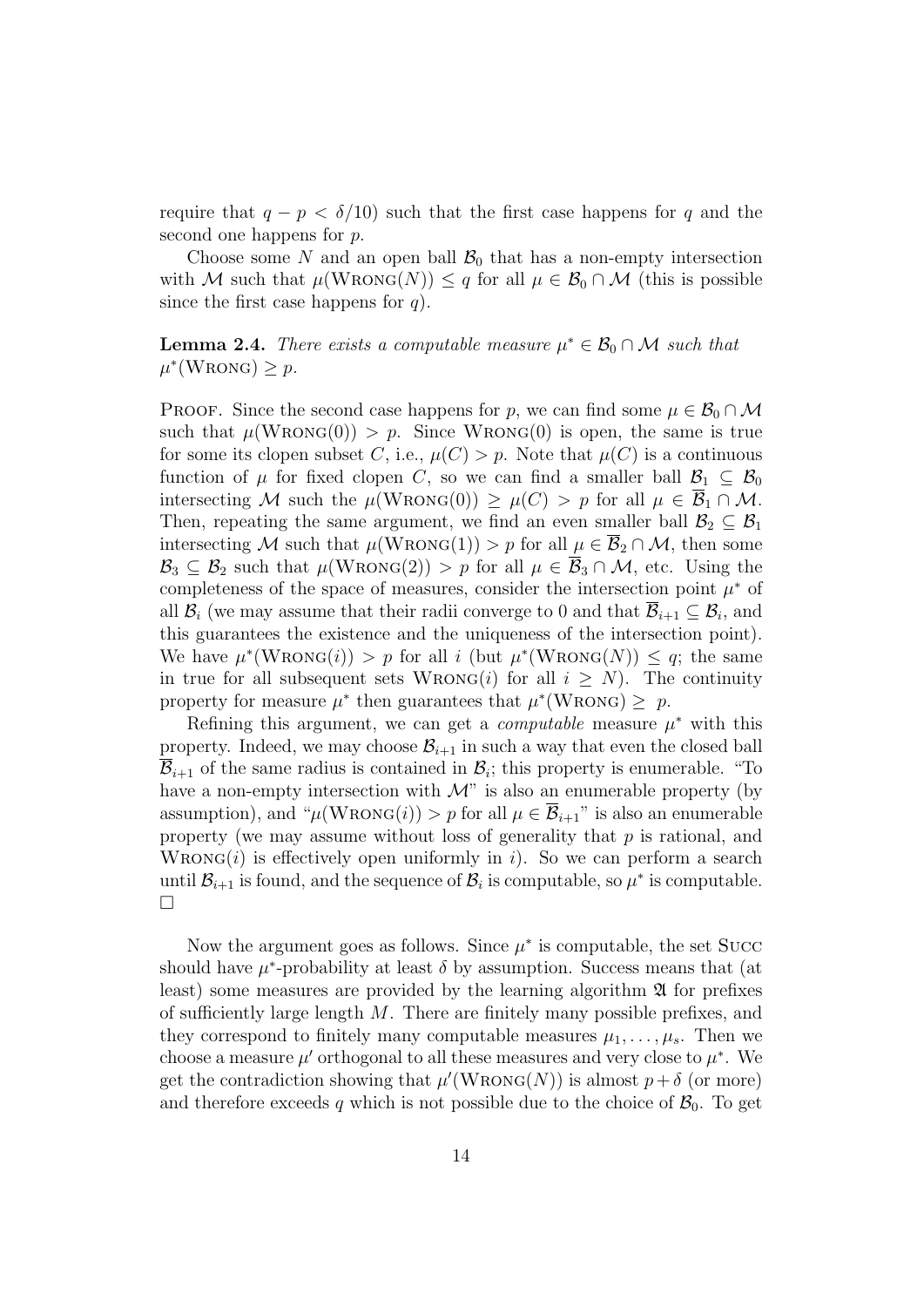the  $\delta$ -increase we use the fact that sequences that are  $\mu'$ -random cannot be  $\mu_i$ -random and should therefore have infinite deficiency. Let us now explain this argument in details.

Recall that we have chosen N in such a way that  $\mu(\text{WRONG}(N)) \leq q$ for all  $\mu$  sufficiently close to  $\mu^*$ . On the other hand,  $\mu^*(\text{WRONG}(M)) \geq$  $\mu^*(\text{WRONG}) \geq p \text{ for all } M.$ 

Since  $\mu^*(\text{Succ}) \geq \delta$ , the continuity property of measures guarantees that  $\mu^*(Succ(M)) \gtrsim \delta$  for sufficiently large M, where  $\gtrsim$  means inequality up to an additive error term that is very small compared to  $\delta$  (in fact,  $\delta/10$  would be small enough; we do not add more than 10 inequalities of this type). Fix some  $M$  that is large enough and greater than  $N$  from the previous paragraph.

The set  $WRONG(M)$  is open and has  $\mu^*$ -measure at least p. Therefore, there exist a clopen set  $C \subseteq W_{\text{RONG}}(M)$  such that  $\mu^*(C) \gtrsim p$ . Since the set C is clopen, there exists some  $K \geq M$  such that the K-bit prefix determines whether a sequence belongs to  $C$  (the granularity of  $C$  is at most  $K$ ).

Now the Cantor space is split into  $2^K$  intervals that correspond to different prefixes of length  $K$ . Some of these intervals form the set  $C$  (and belong to  $W_{\text{RONG}}(M)$  entirely). Among the rest, we distinguish good and bad intervals; good intervals correspond to prefixes for which the learning algorithm 24 produces a measure (whatever this measure is). Let  $\mu_1, \ldots, \mu_s$ be all measures that are produced by  $\mathfrak A$  for all good intervals (we have at most  $2^K$  of them).

Note that  $Succ(M)$  is covered by the good intervals. Indeed, it is disjoint with  $WRONG(M)$  and therefore with C, and also is disjoint with bad intervals by definition (since  $K \geq M$ , the algorithm  $\mathfrak{A}$  should produce a measure when applied to  $K$ -bit prefix).

Now consider a measure  $\mu'$  that is very close to  $\mu$  and orthogonal to all  $\mu_i$ . (Our assumption allows us to get a measure very close to  $\mu$  and orthogonal to a given computable measure; now we have several measure  $\mu_1, \ldots, \mu_s$  instead of one, but this does not matter since we may consider their average: any measure orthogonal to the average is orthogonal to all  $\mu_i$ .)

Since the  $\mu^*$ -measure of  $Succ(M)$  is almost  $\delta$  (or more), and it is covered by good intervals, then  $\mu^*$ -measure of the union of good intervals is also almost  $\delta$  (or more). The same is true for every measure  $\mu'$  sufficiently close to  $\mu^*$  since the union of good intervals is a clopen set.

No  $\mu'$ -random sequences can be  $\mu_i$ -random since the measures are orthogonal. This implies infinite deficiency, so all  $\mu'$ -random sequences in good intervals belong to  $W_{\text{RONG}}(M)$ . So the  $\mu'$ -measure of the part of  $W_{\text{RONG}}(M)$ outside C is almost  $\delta$  (or more), and the part of WRONG(M) inside C has  $\mu'$ -measure almost p or more (this was true for  $\mu$ , and  $\mu'$  is close to  $\mu$ ). To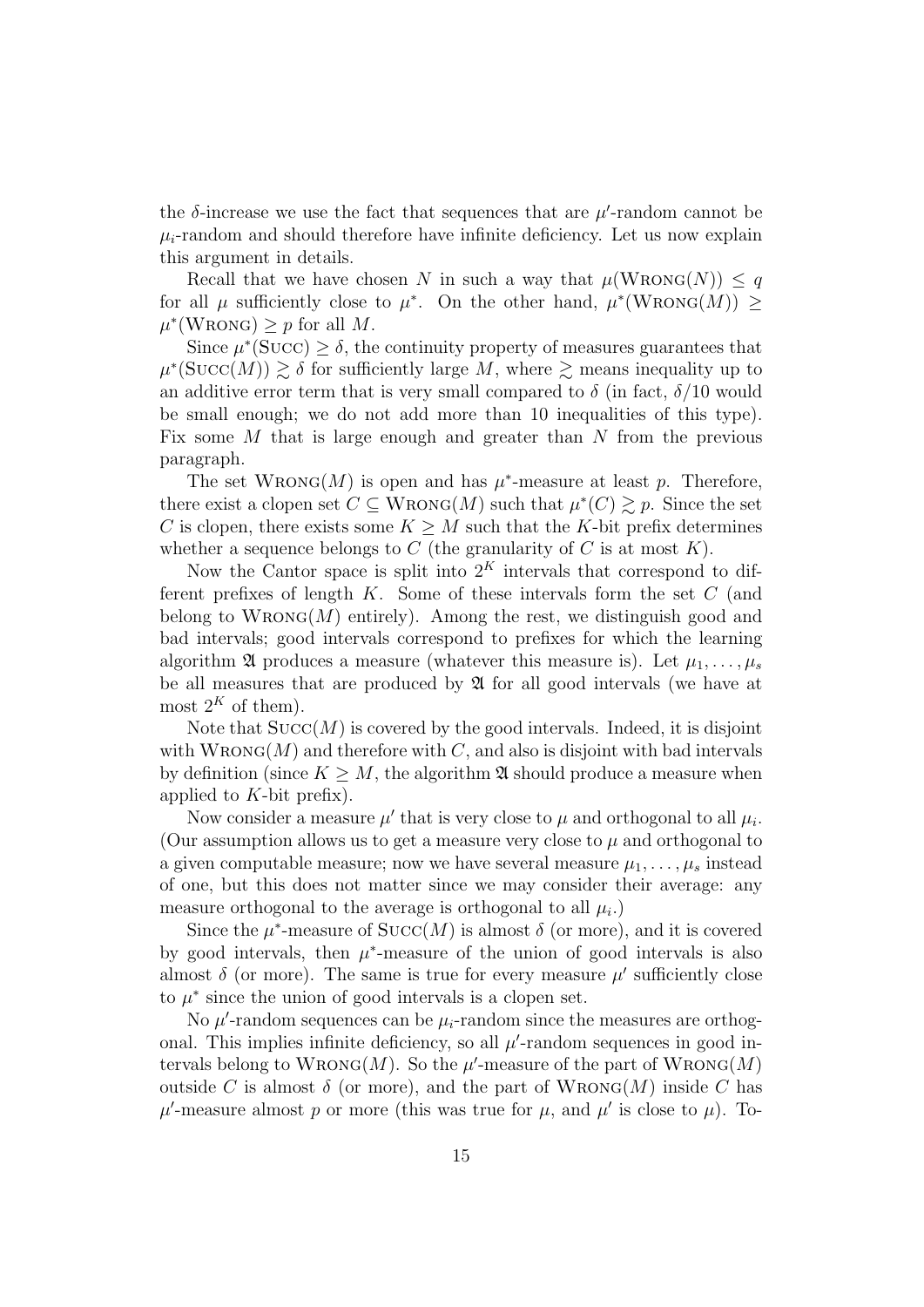gether we get lower bound close to  $p + \delta$  for  $\mu'(\text{WRONG}(M))$ . And this gives us a contradiction, since  $\mu'(\text{WRONG}(M)) \leq \mu'(\text{WRONG}(N))$ , and the latter should be at most q for all  $\mu'$  close to  $\mu$ . (Recall that we have chosen  $q - p$ much smaller than  $\delta$ .)

This contradiction finishes the proof of Theorem 2.3.

# 3. Removing the deficiency boundedness requirement: a positive result

We have established in Theorem 2.2 that, unsurprisingly, there is no total algorithm  $\mathfrak A$  that BD-succeeds on all sequences X that are random with respect to some computable probability measure. After proving this theorem, the authors conjectured that one could even prove the same result for UD-success. But it turns out that the situation is drastically different for UD-learning: we will show in this section that there is a uniform learning algorithm in this model.

**Theorem 3.1.** There exists a total algorithm  $\mathfrak{A}$  that UD-succeeds on every  $X$  that is Martin-Löf random with respect to some computable probability measure.

Recall that this means that for large enough n,  $\mathfrak{A}(X\vert n)$  is a (code of a) measure with respect to which X is random. However, (a)  $\mathfrak{A}(X\mathfrak{p})$  may be different for different values of n, and  $(b)$  the randomness deficiency of X with respect to  $\mathfrak{A}(X\mathfrak{f}n)$  is unbounded.

The proof of this result is inspired by a result of Harrington (reported in  $[3,$  Theorem 3.10 or  $[7,$  Theorem VII.5.55, p. 139) which states that there exists an algorithm to learn  $-$  in the classical sense  $-$  all computable sequences up to finitely many errors. More precisely, there is a total algorithm  $\mathfrak A$  such that for every computable sequence X, for almost all n,  $\mathfrak A(X\mathfrak f n)$ is a program for an almost everywhere defined function that differs from X only in finitely many places. Indeed, let  $\mathfrak{A}(\sigma)$  be the program that, given input  $m$ , spends time  $m$  searching for the minimal program computing some extension of  $\sigma$  and then runs this program, if found, on m (and returns, say, 0 if no such program is found). Let  $e$  be the minimal program that computes X. All smaller programs fail to compute X on some  $k$  (by either being undefined or giving a wrong answer). If  $n$  is greater than all these  $k$ , then none of the smaller programs (than  $e$ ) would qualify as a candidate for any  $m$ , and for large enough  $m$  the program  $e$  will be approved. (Note that  $\mathfrak{A}(\sigma)$  may be a non-total program even if  $\sigma$  is long: we know only that it is defined on large enough values of  $m$ .)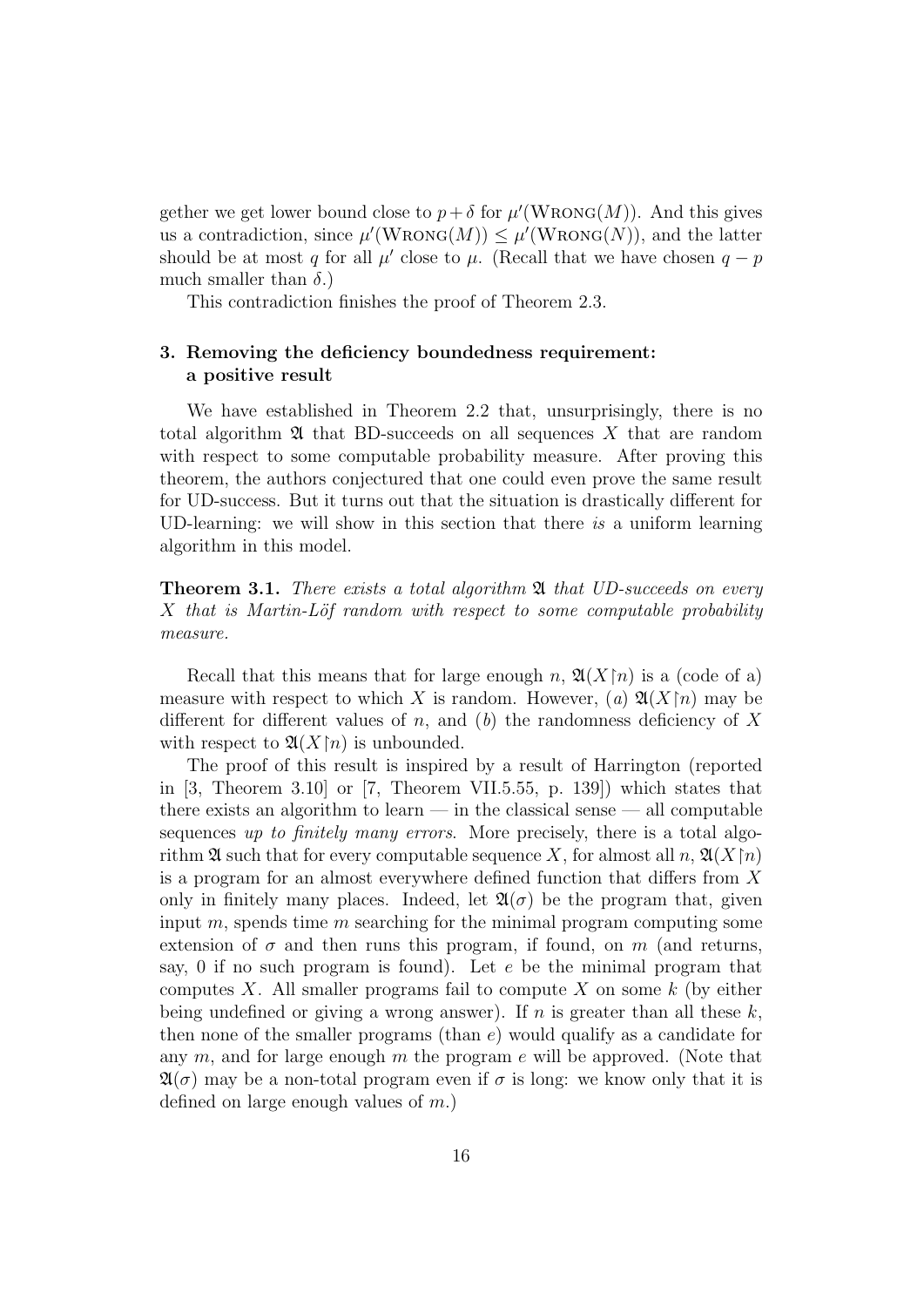PROOF. We will use an argument somewhat similar to Harrington's to prove Theorem 3.1. In this section, it is more convenient to consider measures as functions by identifying  $\mu$  with the function  $\sigma \mapsto \mu(\sigma)$  (here and in the rest of the section,  $\mu(\sigma)$  is the abbreviation of  $\mu([\sigma]))$ .

It is also more convenient to use an alternative characterization of Martin-Löf randomness, via the Schnorr–Levin theorem, which states that if  $\mu$  is a computable measure, a sequence X is Martin-Löf random with respect to  $\mu$ if and only if the prefix complexity of its prefixes is big:

 $(\exists c)(\forall n) K(X\upharpoonright n) > -\log \mu(X\upharpoonright n) - c$ 

(see for example [6]). We say that measure  $\mu$  is exactly computable when the function  $\sigma \mapsto \mu(\sigma)$  is rational-valued and computable as a function from  $2^{<\omega}$ to Q. Of course, not all computable measures are exactly computable, but the following fact holds:

**Lemma 3.2.** If  $X \in 2^{\omega}$  is random with respect to a computable probability measure  $\mu$ , it is random with respect to some exactly computable probability measure *ν*. Moreover, one can suppose that  $\nu(\sigma) > 0$  for all strings  $\sigma$ .

See [5] for a proof (essentially we approximate the given computable measure with enough precision using positive rational numbers).

This lemma is convenient because it is possible to effectively list the family F of partial computable functions  $\mu$  from  $2^{&\omega}$  to  $\mathbb Q$  such that

- $\mu(\Lambda) = 1$ ;
- for every n, either  $\mu(\sigma)$  is defined for all strings  $\sigma$  of length n, or is undefined for all strings  $\sigma$  of length *n*;
- if  $\mu(\sigma)$  and  $\mu(\sigma)$  are defined,  $\mu(\sigma)$  is defined and is equal to  $\mu(\sigma)$  +  $\mu(\sigma 1);$
- $\mu(\sigma) > 0$  for all  $\sigma$  on which  $\mu$  is defined.

Let  $(\mu_e)_{e \in \mathbb{N}}$  be an effective enumeration of all the functions in F. It is among these functions that, given a sequence  $X$ , we are going to look for the 'best candidate'  $\mu_e$  such that  $\mu_e$  is a measure (i.e., is total) and X is random relative to  $\mu_e$ . Suppose we are given a prefix  $\sigma$  of X. What is a good candidate  $\mu_e$  for this  $\sigma$ ? For this, we use the same approach as algorithmic statistics: a good explanation  $\mu_e$  for a string  $\sigma$  should (a) be defined on  $\sigma$ , (b) be simple, which is measured by the prefix complexity  $K(e)$ , and  $(c)$  give  $\sigma$  a small 'local' randomness deficiency, which we measure by the quantity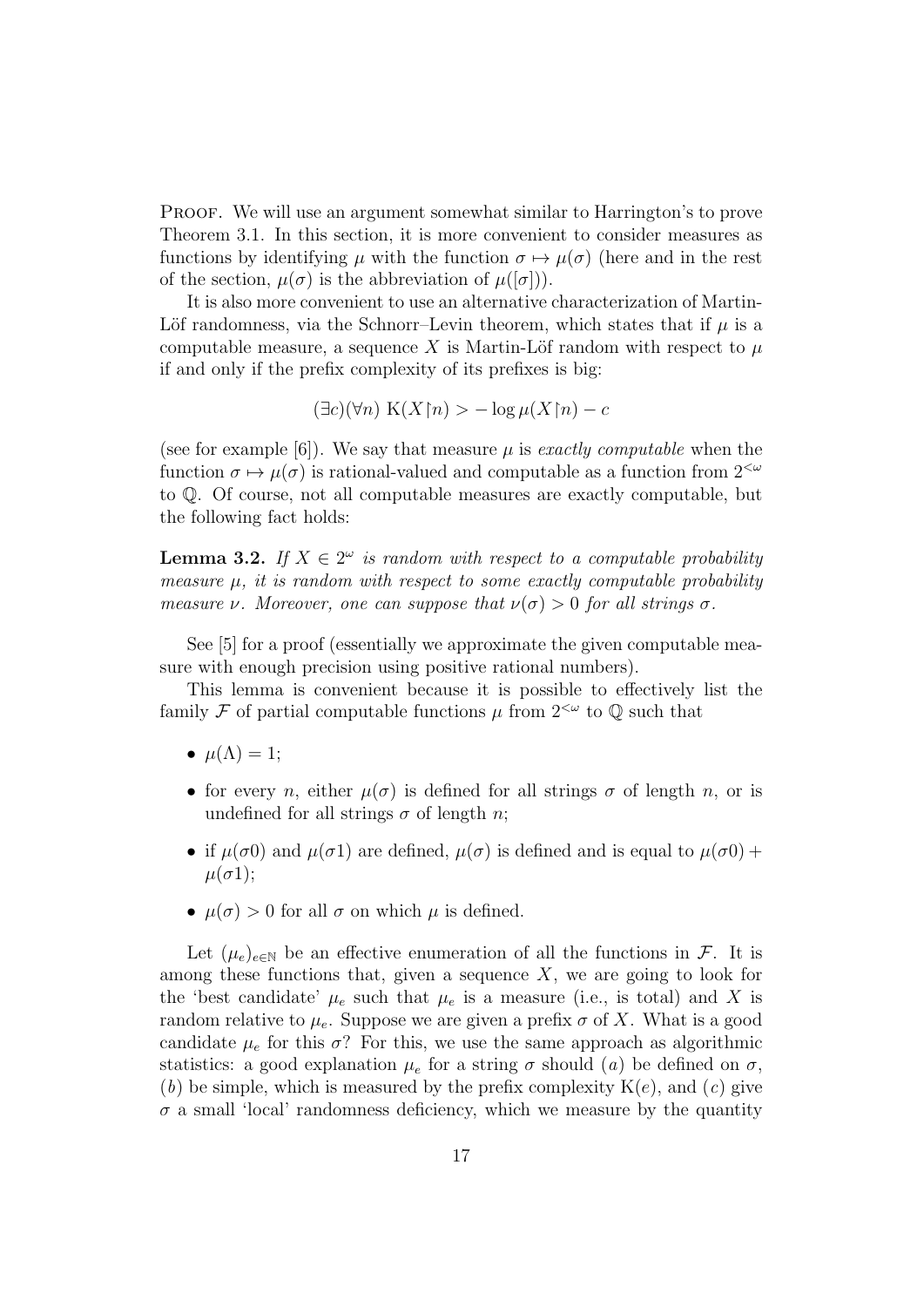$\mathbf{Id}(e,\sigma) = \max_{\tau \prec \sigma} [-\log \mu_e(\tau) - \mathbf{K}(\tau)],$  with the convention that  $\mathbf{Id}(e,\sigma) = \infty$ when  $\mu_e(\tau)$  is undefined for some prefix  $\tau$  of  $\sigma$ . The Schnorr–Levin theorem mentioned above now can be reformulated as follows: the value

$$
d(X|\mu_e) = \sup_{\tau \preceq X} [-\log \mu_e(\tau) - \mathcal{K}(\tau)] = \lim_n \mathbf{Id}(e, X \upharpoonright n) = \sup_n \mathbf{Id}(e, X \upharpoonright n)
$$

is finite if and only if  $\mu_e$  is a measure and X is Martin-Löf random with respect to  $\mu_e$ . In fact,  $d(X|e)$  is a version of randomness deficiency; for a fixed measure  $\mu_e$  this quantity is equal to the deficiency **d** of the previous section up to logarithmic precision (see, e.g., [1] for details).

Returning to algorithmic statistics, we combine the two quantities into a score function

$$
score(e, \sigma) = K(e) + \lceil \mathbf{ld}(e, \sigma) \rceil,
$$

(as in golf, 'score' is meant in a negative sense: a high  $score(e, \sigma)$  means that  $\mu_e$  is not a good candidate for being a measure with respect to which  $\sigma$ looks random). Finally, we define the function BEST such that  $\text{BEST}(\sigma)$  is the value of e that minimizes  $score(e, \sigma)$  (if there are several, we let  $\text{BEST}(\sigma)$ be the smallest one). That is,

$$
Best(\sigma) = \min\{e | (\forall e') \; \mathbf{score}(e, \sigma) \leq \mathbf{score}(e', \sigma) \}.
$$

The first thing to observe is that BEST is computable in the halting set  $0'$ . Indeed, to compute  $\text{BEST}(\sigma)$ , one can first find e such that  $s = \text{score}(e, \sigma)$  $\infty$  (this can be done computably). Then, using  $0'$ , one can find N such that  $K(e) > s$  (and thus  $score(e, \sigma) > s$ ) for all  $e > N$ . Finally, take  $\text{BEST}(\sigma)$ to be the number e in [0, N] that minimizes  $score(e, \sigma)$  (again taking the smallest one if there are several), which can be done effectively relative to  $0'$ because **score** is itself computable relative to  $0'$ .

The core of the proof of Theorem 3.1 is the following lemma, which is of independent interest. It implies that learning measures in the EX sense, which we showed in the previous section to be impossible, becomes possible if one is given access to oracle  $0'$ .

**Lemma 3.3.** Let X be a sequence that is random with respect to some computable probability measure. The sequence of integers  $\text{Bes}_{X}(X|n)$  converges to a single value  $e^*$  such that  $\mu_{e^*}$  is a measure, and X is random with respect to  $\mu_{e^*}$ .

**PROOF.** Fix such a sequence X. For each e, the sequence  $score(e, X[n])$ is nondecreasing and takes its values in  $\mathbb{N} \cup \{\infty\}$ , thus converges to some  $S(e) \in \mathbb{N} \cup \{\infty\}$ . As we have said, the Schnorr–Levin theorem guarantess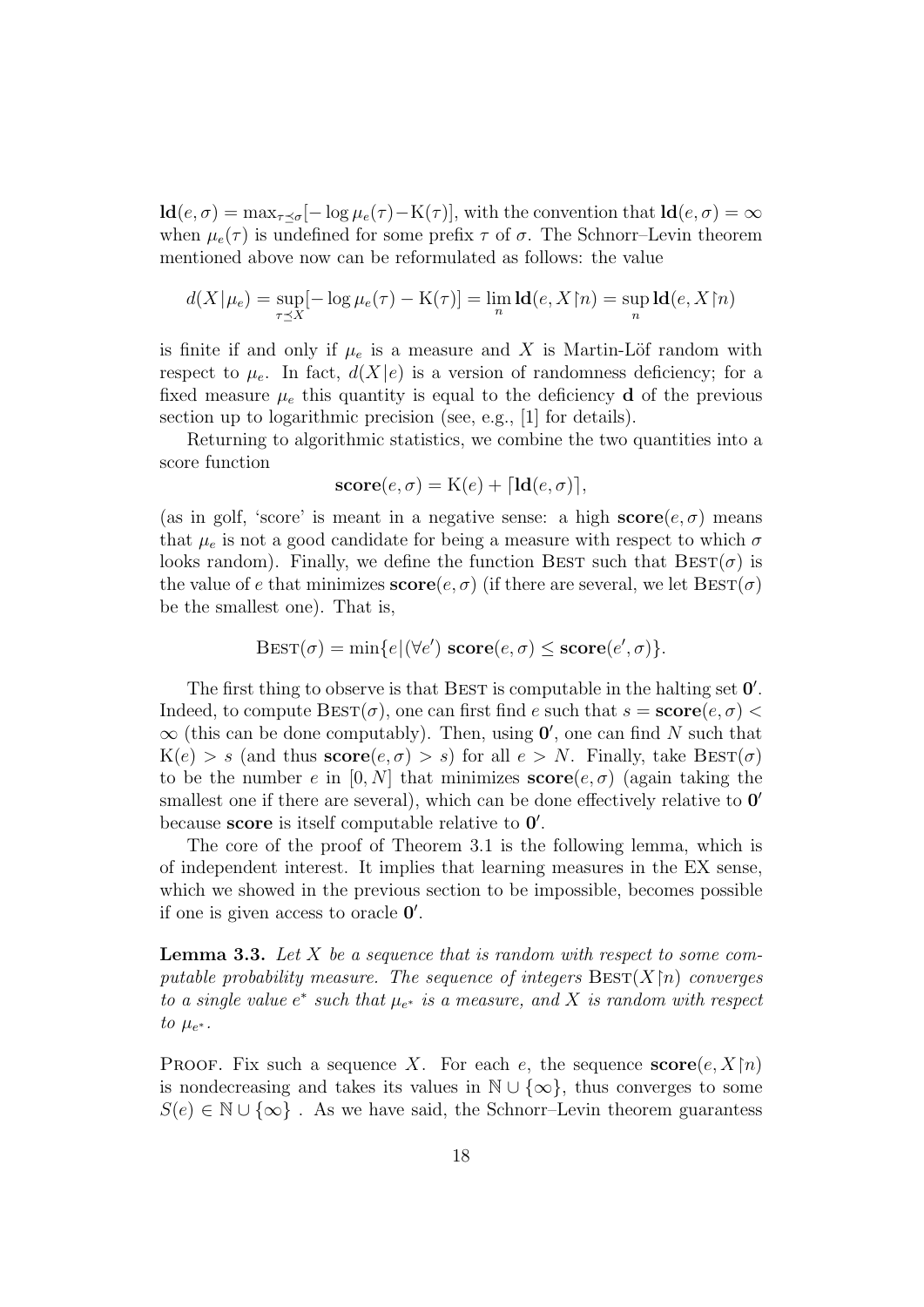that  $S(e) < \infty$  if and only if  $\mu_e$  is a measure and X is Martin-Löf random with respect to  $\mu_e$ . Thus we know that  $S(e) < \infty$  for some e by our assumption that  $X$  is Martin-Löf random with respect to some computable probability measure.

Let  $e^*$  be the index such that  $S(e^*)$  is minimal among all  $S(e)$  (the smallest one if there are several). For any i such that  $K(i) > S(e^*)$ , we have for any n:

$$
score(i, X \upharpoonright n) > S(e^*) \geq score(e^*, X \upharpoonright n)
$$

Thus  $\text{BEST}(X[n) \neq i$  for any n. In other words, only the j such that  $K(j) \leq S(e^*)$  matter when selecting the best candidate for the sequence X. Those j form a finite set. For all such j, we know that  $score(j, X[n])$  is non-decreasing and eventually reaches its final value. After that, for all sufficiently large *n*, we have  $\text{BEST}(X \restriction n) = e^*$ .

At this point, we have seen that the function BEST does achieve the learning of measures we want, but unfortunately this function is only  $0'$ computable. By Schoenfield's limit lemma, this means that there exists a computable procedure which, given  $\sigma$ , generates a sequence  $e_0, e_1, \ldots$  of integers that converges to  $e_{\infty} = \text{BEST}(\sigma)$ . There is in general no way to compute  $\mu_{e_{\infty}}$  from this sequence. However, what we can do is combine all the  $\mu_{e_i}$  together (being cautious about the fact that some  $\mu_{e_i}$  may be partial) into a single computable measure  $\nu$  such that  $\nu > c\mu_{e_{\infty}}$  for some  $c > 0$ , and this, by the Schnorr–Levin theorem, guarantees that everything that is random with respect to  $\mu_{e_{\infty}}$ , is also *v*-random.

More precisely, we have the following lemma.

**Lemma 3.4.** Let  $f: 2^{<\omega} \to \mathbb{N}$  be a total **0'**-computable function such that  $\mu_{f(\sigma)}$  is a measure for all  $\sigma$ . Then there is a computable function g such that  $\mu_{g(\sigma)}$  is a measure for all  $\sigma$ , and  $\mu_{g(\sigma)} \geq c_{\sigma} \mu_{f(\sigma)}$  for some positive  $c_{\sigma}$ .

PROOF. Consider the following effective procedure. On input  $\sigma$ , we use the Schoenfield limit lemma to effectively get a sequence  $e_i$  converging to  $e_{\infty} = f(\sigma)$ . Initially all  $e_i$  are considered "candidates". We then apply a filtering process that deletes some of these candidates. Recall that the corresponding  $\mu_{e_i}$  are elements of F. We compute in parallel all  $\mu_{e_i}(\tau)$  for all pairs  $(i, \tau)$  for which  $e_i$  is still a candidate. If we find two candidates  $e_i, e_j$  and  $\tau$  such that  $\mu_{e_i}(\tau)$  and  $\mu_{e_j}(\tau)$  are both defined and not equal different from each other, then we remove  $e_i$  and  $e_j$  from the list of candidates. This way we ensure, since the sequence converges, that from some point on, for any candidate  $e_i$ , the corresponding function  $\mu_{e_i}$  is equal to  $\mu_{e_\infty}$  on its domain (but  $\mu_{e_i}$  may be partial). Indeed, each bad candidate (i.e., an  $e_i$  such that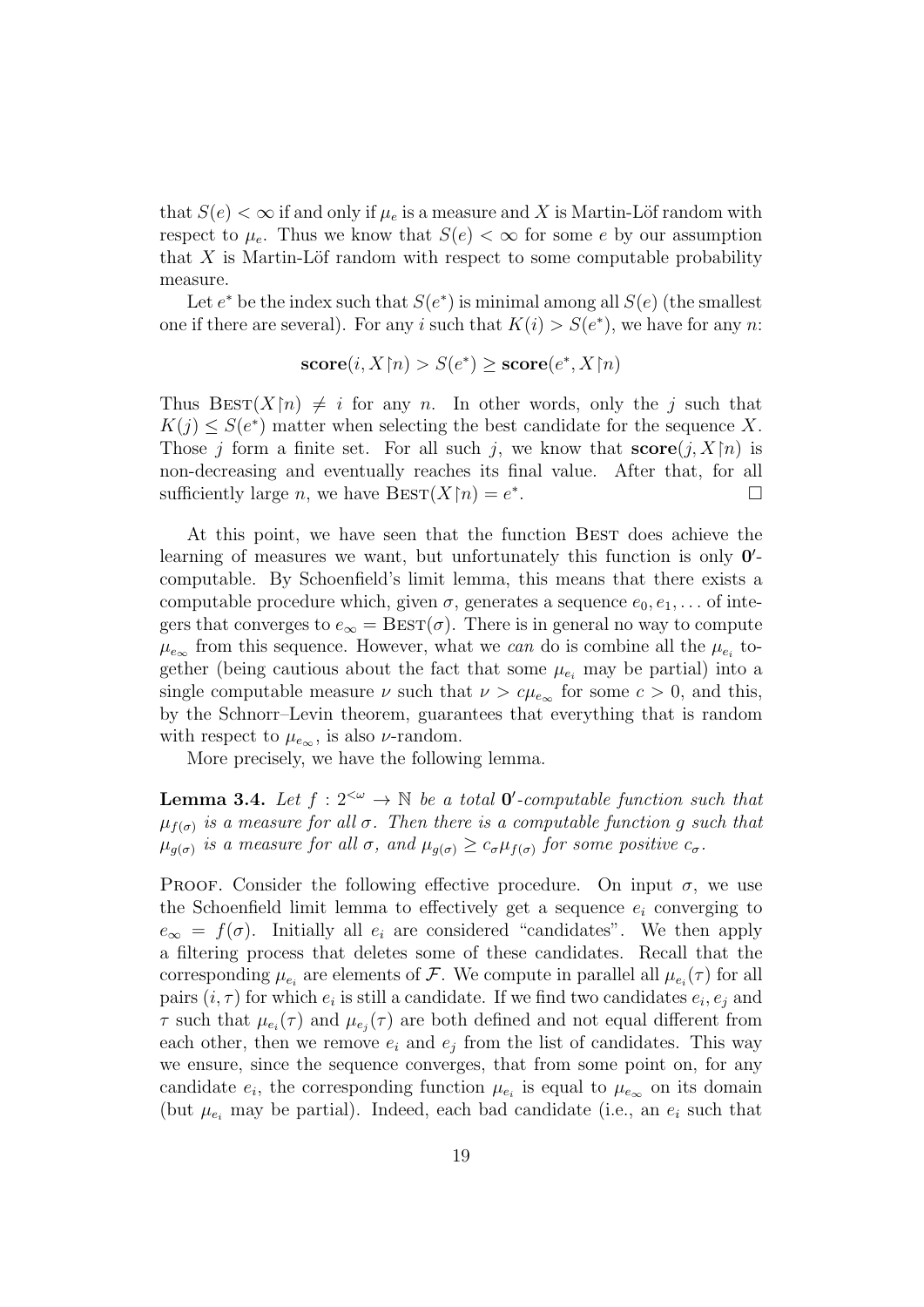$e_i \neq e_\infty$ ) may destroy at most one good candidate, and by assumption almost all candidates are good.

Now we let  $\mu_{q(\sigma)}$  to be a computable measure  $\nu$  constructed in the following way. First, let  $\nu(\Lambda) = 1$ . Then we compute the conditional probabilities  $\nu(x0)/\nu(x)$  and  $\nu(x1)/\nu(x)$  level by level. When computing them on level N, we use for the computation the conditional probabilities for some candidate that remains alive after N steps of filtering process. (Any of them could be used, for example, we may take the one with smallest computation time. Note the at least one good candidate remains, so we will not wait forever.)

As we have seen, starting from some level only good candidates remain, so the conditional probabilities above this level are the same for  $\mu_{f(\sigma)}$  and  $\nu$ . Since by assumption all values of all measures are positive, this guarantees the required inequality.  $\Box$ 

We can now put all pieces together to prove Theorem 3.1. Applying the previous lemma to  $f =$  BEST, we have a computable function g such that for every  $\sigma$ , the measure  $\mu_{q(\sigma)}$  dominates, up to a multiplicative constant, the measure  $\mu_{\text{BEST}(\sigma)}$ . For every X that is random with respect to some computable measure, we know, by Lemma 3.3, that  $\mu_{\text{Best}(X|n)}$  is eventually constant and equal to a measure with respect to which  $X$  is random. This measure is dominated (up to multiplicative constant) by  $\mu_{g(X|n)}$ , thus X is also random with respect to  $\mu_{g(X|n)}$  (change in the measure increases the deficiency at most by  $O(1)$ ). This finishes the proof.

Acknowledgements. Laurent Bienvenu and Santiago Figueira acknowledge the support of the Laboratoire International Associé "INFINIS". Laurent Bienvenu and Alexander Shen also acknowledge the support of ANR-15- CE40-0016-01 RaCAF grant.

- [1] Bienvenu, L., Gács, P., Hoyrup, M., Rojas, C., Shen, A., 2011. Algorithmic tests and randomness with respect to a class of measures. Proceedings of the Steklov Institute of Mathematics 274, 34–89.
- [2] Bienvenu, L., Merkle, W., 2009. Constructive equivalence relations for computable probability measures. Annals of Pure and Applied Logic 160, 238–254.
- [3] Case, J., Smith, C., 1983. Comparison of identification criteria for machine inductive inference. Theoretical Computer Science 25, 193–220.
- [4] G´acs, P., 2005. Uniform test of algorithmic randomness over a general space. Theoretical Computer Science 341 (1–3), 91–137.